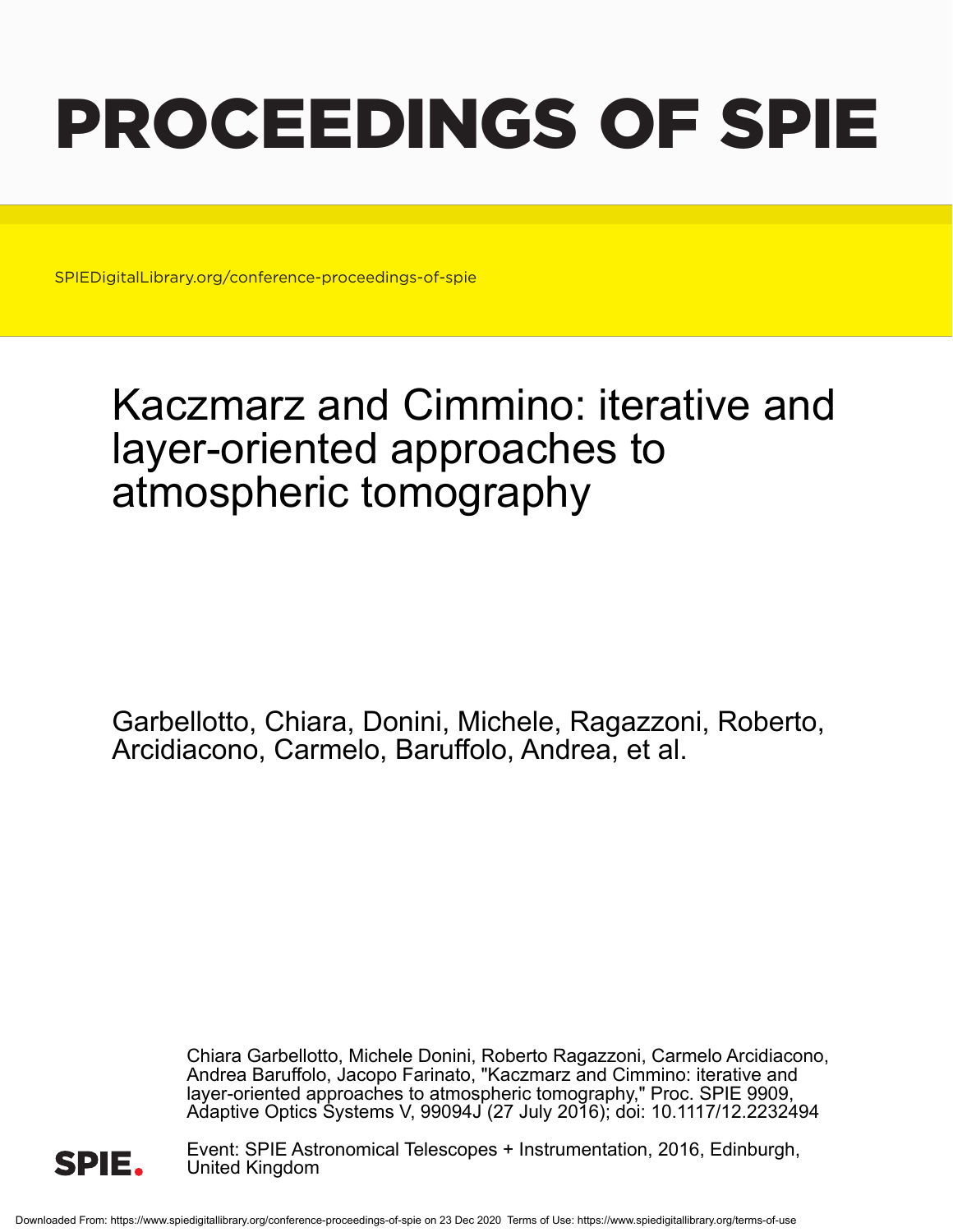# Kaczmarz and Cimmino: iterative and layer-oriented approaches to atmospheric tomography

Chiara Garbellotto<sup>a,b</sup>, Michele Donini<sup>c,d</sup>, Roberto Ragazzoni<sup>e</sup>, Carmelo Arcidiacono<sup>f</sup>, Andrea Baruffolo<sup>e</sup>, and Jacopo Farinato<sup>e</sup>

<sup>a</sup>Department of Physics and Astronomy "Galileo Galilei", University of Padova, Vicolo dell' Osservatorio, 2, 35122 Padova PD, Italy <sup>b</sup>School of Physics and Astronomy, University of Glasgow, Glasgow G12 8QQ, UK <sup>c</sup>Department of Computer Science, University College London, London WC1E 6BT, UK <sup>d</sup>Max Planck UCL Centre for Computational Psychiatry and Ageing Research, University College London, London WC1B 5EH, UK e INAF - Astronomical Observatory of Padova, Vicolo dell'Osservatorio, 5, 35141 Padova PD, Italy f INAF - Astronomical Observatory of Bologna, Via Ranzani, 1, 40127 Bologna BO, Italy

# ABSTRACT

Multi Conjugated Adaptive Optics is based upon tomographic reconstruction of the atmospheric turbulence over the line of sight of a telescope, achieved by combining measurements from different directions in the sky. Using deformable mirrors optically conjugated to different altitudes, a correction can be performed directly on the reconstructed turbulence layers. Different approaches have been developed so far, notably the so called layer-oriented one, experienced with success at the VLT (Very Large Telescope) through MAD (Multi Conjugate Adaptive Optics Demonstrator). It was later shown that the tomography problem, once posed in terms of solving a set of linear equations describing the turbulence layers with respect to the observables, can be solved in an iterative manner through a technique first proposed by Kaczmarz in 1937. It was then speculated that a layer-oriented iteration would asymptotically converge to the same solution. In this paper, we placed the two approaches in the same theoretical framework, identifying them as two different iterative methods to solve the same system of linear equations. We found that the layer-oriented approach can be seen as a weighted form of the iterative method proposed by Cimmino in 1938. By using the known mathematical results relative to Kaczmarz's and the weighted Cimmino methods, we were able to demonstrate the validity of the initial speculation.

# 1. INTRODUCTION

Multi Conjugate Adaptive Optics (MCAO) was introduced for the first time in 1988<sup>1</sup> in order to obtain a more uniform correction over a larger field of view with respect to classical AO systems.<sup>2</sup> The principle of MCAO is to obtain information about the atmospheric turbulence volume in more than one direction by using multiple guide stars, and to use these measurements to reconstruct the main turbulence layers.<sup>3</sup> Wavefront corrections are then applied on more than one plane, using multiple deformable mirrors (DMs) optically conjugated to different altitudes. Adopting the classical approach to MCAO, called star-oriented, each guide star is assigned to a wavefront sensor (WFS) and the computation of the optimal mirror shape involves the solution of the three sub-problems of wavefront reconstruction, where WFS measurements are used to reconstruct the wavefronts collected in each sensed direction, atmospheric turbulence tomography, where the reconstructed wavefronts are used to derive the shape of the main turbulence layers, and mirror fitting, where the optimal shape of the DMs is

Adaptive Optics Systems V, edited by Enrico Marchetti, Laird M. Close, Jean-Pierre Véran, Proc. of SPIE Vol. 9909, 99094J © 2016 SPIE · CCC code: 0277-786X/16/\$18 · doi: 10.1117/12.2232494

Further author information:

C.G.: E-mail: c.garbellotto.1@research.gla.ac.uk, Telephone: +44 7761 830690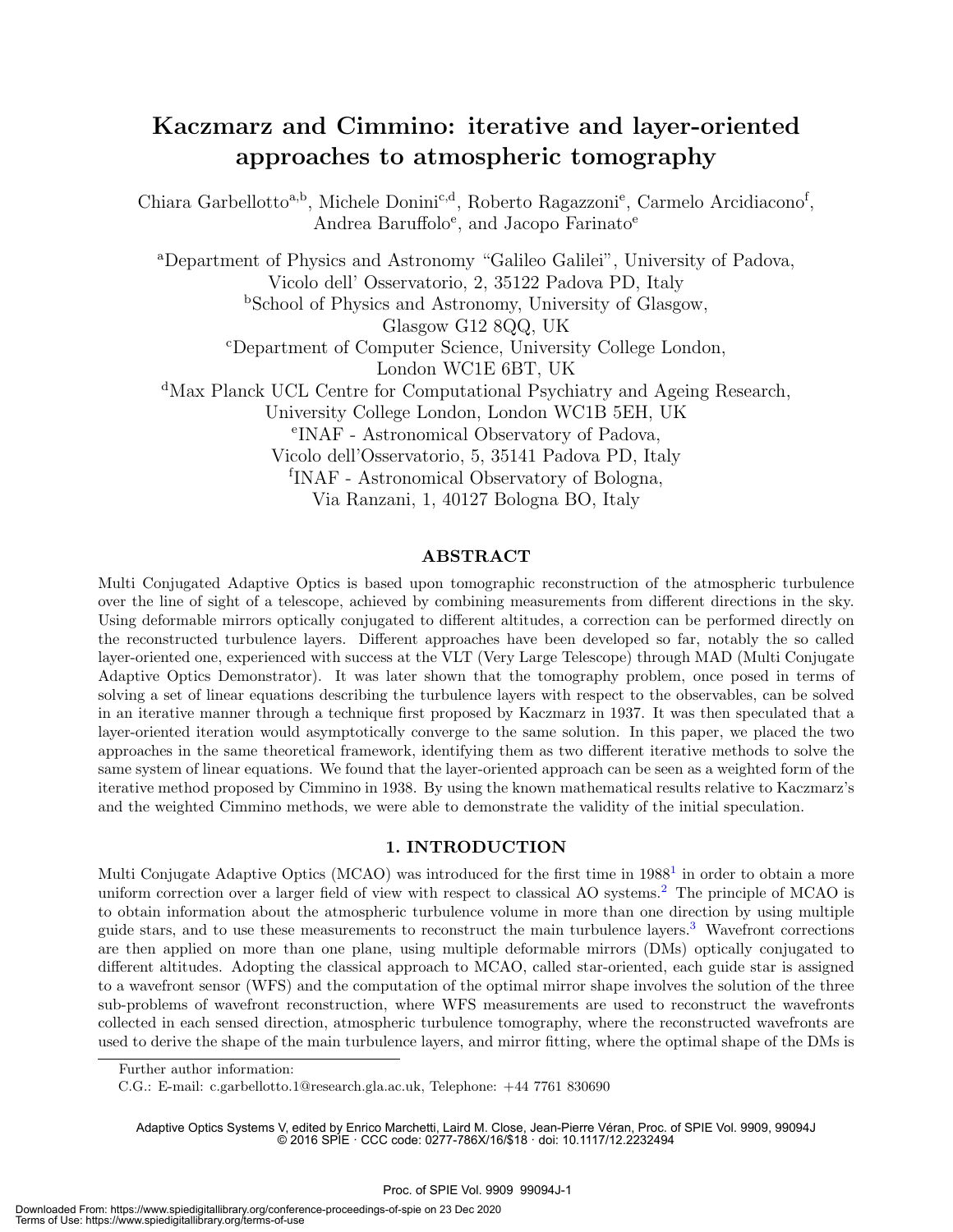determined from the reconstructed layers. These three sub-problems are summarized into one operator, usually called R, which maps the WFS measurements to the mirror shape (or related mirror commands). For the new generation of extremely large telescopes, as the ESO E-ELT, using a MCAO system means dealing with the inversion of a matrix-vector system of the size of ∼ 10000 × 10000. Moreover, since the atmospheric turbulence rapidly changes, an update for the mirror commands must be computed approximately every millisecond. The size of the system and the short time in which it needs to be solved make its numerical solution particularly challenging, and two alternative approaches to the classical star-oriented MCAO have been proposed. In the so called layer-oriented approach,<sup>4,5</sup> each WFS is conjugated to a specific atmospheric layer and coupled to the DM conjugated to that layer. Each DM applies to its layer a correction proportional to what the corresponding WFS measures, optically combining the light from all the guide stars. This approach does not require the computation of a global reconstruction matrix and it is therefore computationally more efficient. Another advantage is an increase of the sky coverage: optically combining the light from all the guide stars allows for the use of fainter stars, whose light is added to the light coming from the other guide stars. The second alternative approach is the one presented in Ref. 6 by Ramlau and Rosensteiner, who proposed a way to compute the mirror shape without the use of matrix-vector multiplications, aiming at decreasing the overall numerical effort. The proposed method solves the three sub-problems (wavefront reconstruction, atmospheric tomography, mirror deformation) sequentially, using a Kaczmarz iterative algorithm to solve the atmospheric tomography problem.

Despite their different nature, "age" and origin, these two methods show some similarities, and a conjecture was made about their achievable solution, believing that they asymptotically lead to the same one. As it was originally thought and realized, the layer-oriented method does not perform several iterations before finding the appropriate mirror shape, but the conjecture is that iterating the layer-oriented process of WFS "reading" and DM "shaping", considering a fixed turbulence profile (as in Ramlau and Rosensteiner's approach), would asymptomatically lead to the same correction achievable by using the iterative atmospheric reconstruction proposed by Ramlau and Rosensteiner.

This work is organized as follows. We start by introducing the notation and mathematical framework we use to describe and compare the two iterative methods. Section 3 explains the layer-oriented approach and its reformulation as an iterative method. The the second method, the Kaczmarz approach, is described in Sec. 4. In Sec. 5 we compare the two methods and discuss their solutions. Conclusions and ideas for future works are presented in the final section.

# 2. ADOPTED FORMALISM

The mathematical framework we decided to work with is the one introduced in Ref. 6 to describe the Kaczmarz approach to MCAO, which perfectly fits our need to write the two approaches in terms of iterative methods to solve a system of linear equations. For the sake of completeness we include rigorous mathematical definitions, but we also provide hints for an intuitive understanding of the formalism.

Throughout this work we use bold letters to indicate vectors, matrices, angles and domains (e.g.  $\Phi$ , S,  $\alpha_q$ ,  $\Omega_m$ ). Light letters are used for functions and operators (e.g. w,  $T^{\alpha_g h_m}$ ). We collect some operators into vectors, which we define as new operators; for these new operators we use bold letters, in order to emphasize their vector nature (e.g.  $A_{\alpha_g}$ ). Light subscripts define different elements of a vector  $(\Phi = [\Phi_1, \dots, \Phi_M])$  and, when dealing with iterative methods, bold subscripts are used to indicate different iterations (e.g.  $\Phi_k$ ,  $\Phi_{k+1}$ , ...). When we deal with the norm of a vector or an operator, and use symbol  $\|\cdot\|$ , we always refer to the norm induced by the inner product defined for that particular space (e.g. the Euclidean norm for the space  $\mathbb{R}^2$ ). Different norms are explained and identified with a subscript (as for  $\|\cdot\|_{S^{-1}}$ ).

Consider and MCAO system which involves  $G$  guide stars, all assumed to be at infinite altitude. Each star is referred to using its direction, defined by the angle  $\alpha_q$  measured from the optical axis of the telescope. Let M be the number of DMs, each of which is conjugated to a different height  $h_m$ . Let  $(x, y)$  denote the plane of the telescope aperture, with the origin  $(0, 0)$  on the telescope optical axis. Let  $\Omega_T$  be a disc with radius  $r_T$ , centered at the origin and representing the telescope aperture, i.e.

$$
\Omega_T = \{ \mathbf{r} = (x, y) \in \mathbb{R}^2 : ||\mathbf{r}|| \le \mathbf{r}_T \}. \tag{1}
$$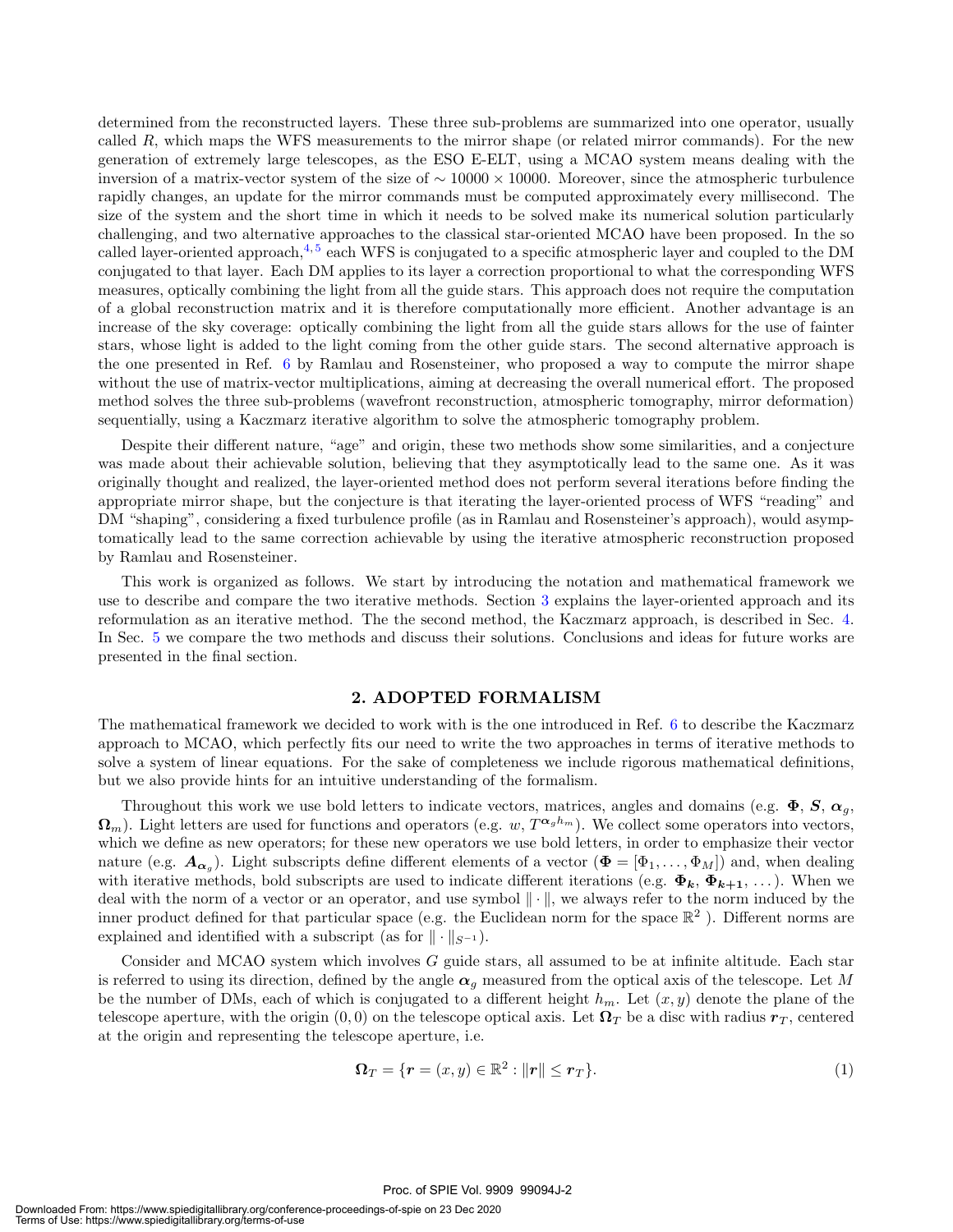The shape of the m-th DM can be described as a function  $\Phi_m$  of the space  $L_2(\Omega_m)$ , the space of square integrable functions defined on  $\Omega_m$ . Its domain  $\Omega_m$  corresponds to the intersection of a plane parallel to the pupil plane but positioned at height  $h_m$  and the light beams of the guide stars, as shown in Fig. 1. The m-th domain  $\Omega_m$ can therefore be defined as the union of G shifted version of  $\Omega_T$ :

$$
\Omega_m = \bigcup_{g=1}^G \Omega_T(h_m \alpha_g),\tag{2}
$$

where

$$
\mathbf{\Omega}_T(h_m \alpha_g) = \{ \mathbf{r} \in \mathbb{R}^2 : \mathbf{r} - h_m \alpha_g \in \mathbf{\Omega}_T \} \tag{3}
$$

represents the footprint of the g-th guide star on the plane conjugated to the  $m$ -th DM, as in Fig. 1, and can also be called a pupil image, because it corresponds to the projection of the pupil in direction  $\alpha_q$  on plane  $h_m$ .  $\Omega_T$  is  $\Omega_m$  for  $m=1$ . Having  $\Phi_m$  equal to zero everywhere on  $\Omega_m$  means for example that no deformation is assigned to the  $m$ -th DM, i.e. it is completely flat.



Figure 1. On the left: three guide stars, in directions  $\alpha_1, \alpha_2$  and  $\alpha_3$ , and two planes in the atmosphere, at heights  $h_m$  and  $h_1 = 0$ . On the right: the overlap, on each plane, of the light beams coming from the three observed directions. At  $h_1 = 0$ , the beams perfectly overlap on the telescope aperture  $\Omega_T$ . On a higher plane, each direction defines a different pupil image  $\Omega_T(h_m\alpha_g)$ , and the shape of the illuminated area  $\Omega_m$  therefore depends on its height  $h_m$  and on the directions  $\alpha_1$ ,  $\alpha_2$  and  $\alpha_3$ .

In both layer-oriented and star-oriented approaches the first step of the MCAO system is to reconstruct the wavefronts from the WFS measurements. Let  $w_{\alpha_1}, \ldots w_{\alpha_g}, \ldots w_{\alpha_G}$  be the G wavefronts observed in the star-oriented approach. Each  $w_{\alpha_g}$  is a function of  $L_2(\mathbf{\Omega}_T)$ , i.e. it is a square integrable function defined on the pupil plane  $\Omega_T$ . In the layer-oriented approach we have M reconstructed wavefronts, since the WFSs are conjugated to the M planes instead of the G directions. In this case we use the functions  $W_1, \ldots, W_m, \ldots, W_M$  to describe the wavefronts reconstructed by the different WFSs, whith each  $W_m$  being a function of  $L_2(\mathbf{\Omega}_m)$ , the same domain as for the function  $\Phi_m$  which describes the shape of the m-th DM.

In the following sections we use the introduced functions to create vectors of functions. For example, the M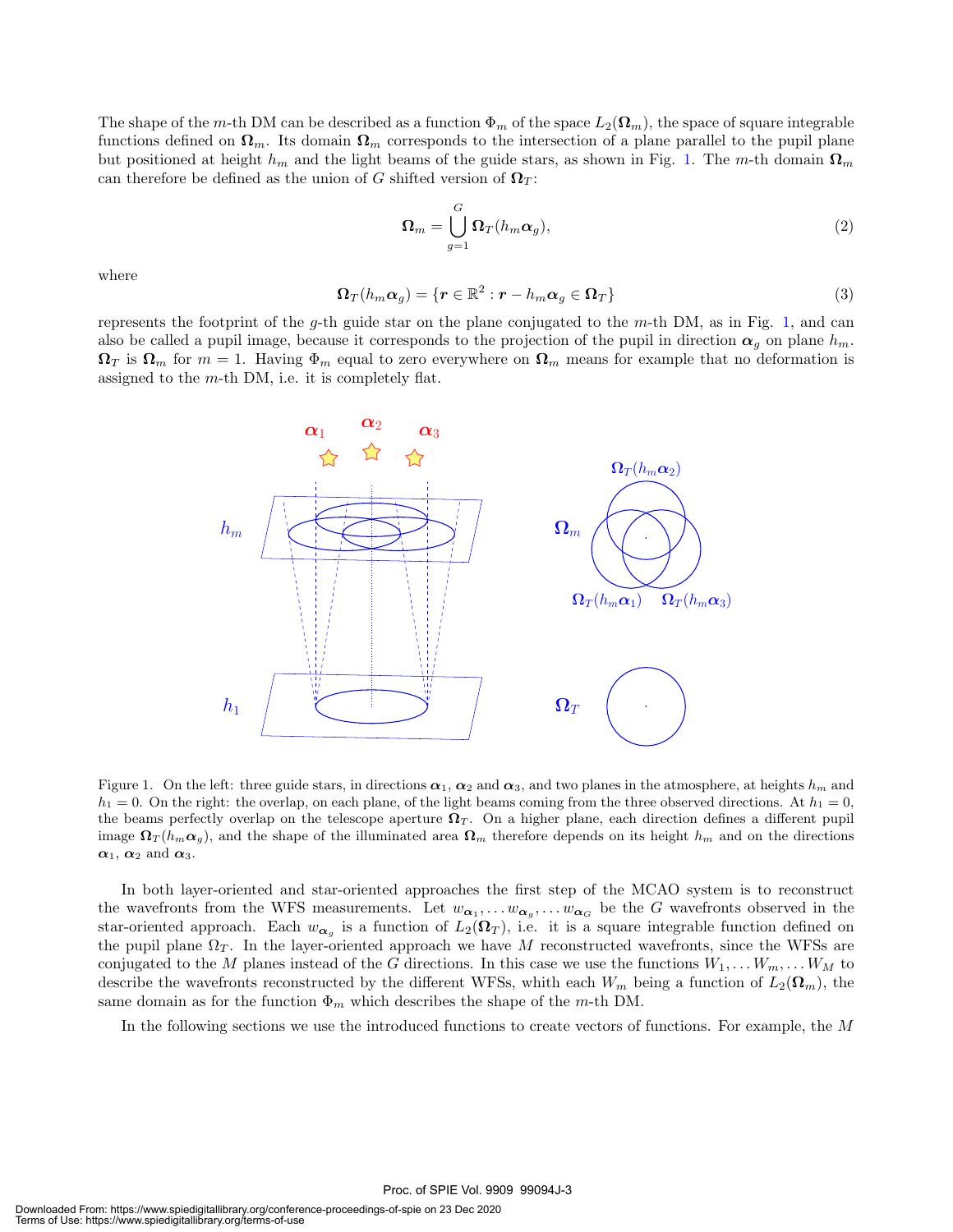functions  $\Phi_m$  representing the shape of the DMs can be collected to create the following vector:

$$
\mathbf{\Phi} = \begin{bmatrix} \Phi_1 \\ \vdots \\ \Phi_M \end{bmatrix}.
$$

We define the inner product

$$
\langle \mathbf{\Phi}, \mathbf{\Psi} \rangle_M = \sum_{m=1}^M \frac{1}{\gamma_m} \langle \Phi_m, \Psi_m \rangle_{L_2(\Omega_m)},
$$

where  $\gamma_m$  is the strength assigned to the m-th turbulence layer, with

$$
\sum_{m=1}^{M} \gamma_m = 1. \tag{4}
$$

By introducing this inner product we have defined the Hilbert space

$$
L_2^M = \bigoplus_{m=1}^M L_2(\Omega_m)
$$
\n<sup>(5)</sup>

vector  $\Phi$  belongs to. In the same way, the wavefront functions  $W_1, \ldots W_m, \ldots W_M$  can be collected in a vector W, also belonging to the space  $L_2^M$ . Another useful tool we use in the following discussion are the shift operators  $T^{\alpha_{g}h_m}$ , defined as

$$
(T^{\alpha_g h_m} \Psi_m)(r) := \Psi_m(r + h_m \alpha_g), \quad r \in \Omega_T, h_m \in \mathbb{R}, \alpha_g \in \mathbb{R}^2.
$$
 (6)

Operator  $T^{\alpha_g h_m}$  acts on functions defined on  $\Omega_m$ , such as the wavefront function  $W_m$ , and gives as an output a function defined on the telescope aperture  $\Omega_T$ . It selects from the input function  $W_m$  only what is defined on the footprint of the g-th star (the domain  $\Omega_T(h_m \alpha_q)$ ), and gives that "cut-out" of the function as an output, but shifted to the domain  $\Omega_T$ , as can be seen in Fig. 2. We can combine the action of shift operators that act on different planes and define the operator  $\bm{A}_{\bm{\alpha}_g}: L_2^M \to L_2(\bm{\Omega}_T)$  defined as

$$
\boldsymbol{A}_{\alpha_g} \boldsymbol{\Psi} = (T^{\alpha_g h_1}, \dots, T^{\alpha_g h_M}) \begin{bmatrix} \Psi_1 \\ \vdots \\ \Psi_M \end{bmatrix} := \sum_{m=1}^M T^{\alpha_g h_m} \Psi_m.
$$
 (7)

Operator  $A_{\alpha_g}$  acts as a vector of shift operators on a vector of functions: each  $T^{\alpha_g h_m}$  selects from the m-th function of the input vector the part defined on the footprint of the g-th star on the m-th layer. The  $M$  selected "cut-outs" are all shifted to  $\Omega_T$  and added together. The easiest way to understand the use of  $A_{\alpha_g}$  is considering a star-oriented system. Imagine an atmosphere ideally composed of M turbulent layers, collected in a vector **Ψ.** What would the g-th star-oriented WFS see of the turbulence represented by  $\Psi$ ? The answer is  $A_{\alpha} \Psi$ : by observing in direction  $\alpha_q$ , the g-th WFS sees, projected on  $\Omega_T$ , a sum of the M wavefront deformations introduced by the turbulence layers in that direction.

Finally we introduce the adjoint operator of  $A_{\alpha_g}$ . The adjoint of an operator A: X  $\rightarrow$  Y, with X and Y Hilbert spaces, is a mapping  $A^*: Y \to X$  fulfilling  $\langle Ax, y \rangle_Y = \langle x, A^*y \rangle_X$ ; therefore, operator  $A^*$  significantly depends on the chosen inner products of the spaces X and Y. The adjoints of our operators

$$
\boldsymbol{A}_{\boldsymbol{\alpha}_g}:\bigoplus_{m=1}^M L_2(\boldsymbol{\Omega}_m)\to L_2(\boldsymbol{\Omega}_T),\qquad g=1,\ldots,G,
$$

are given as the mappings

$$
\boldsymbol{A}_{\boldsymbol{\alpha}_g}^*: L_2(\boldsymbol{\Omega}_T) \to \bigoplus_{m=1}^M L_2(\boldsymbol{\Omega}_m), \qquad g=1,\ldots,G,
$$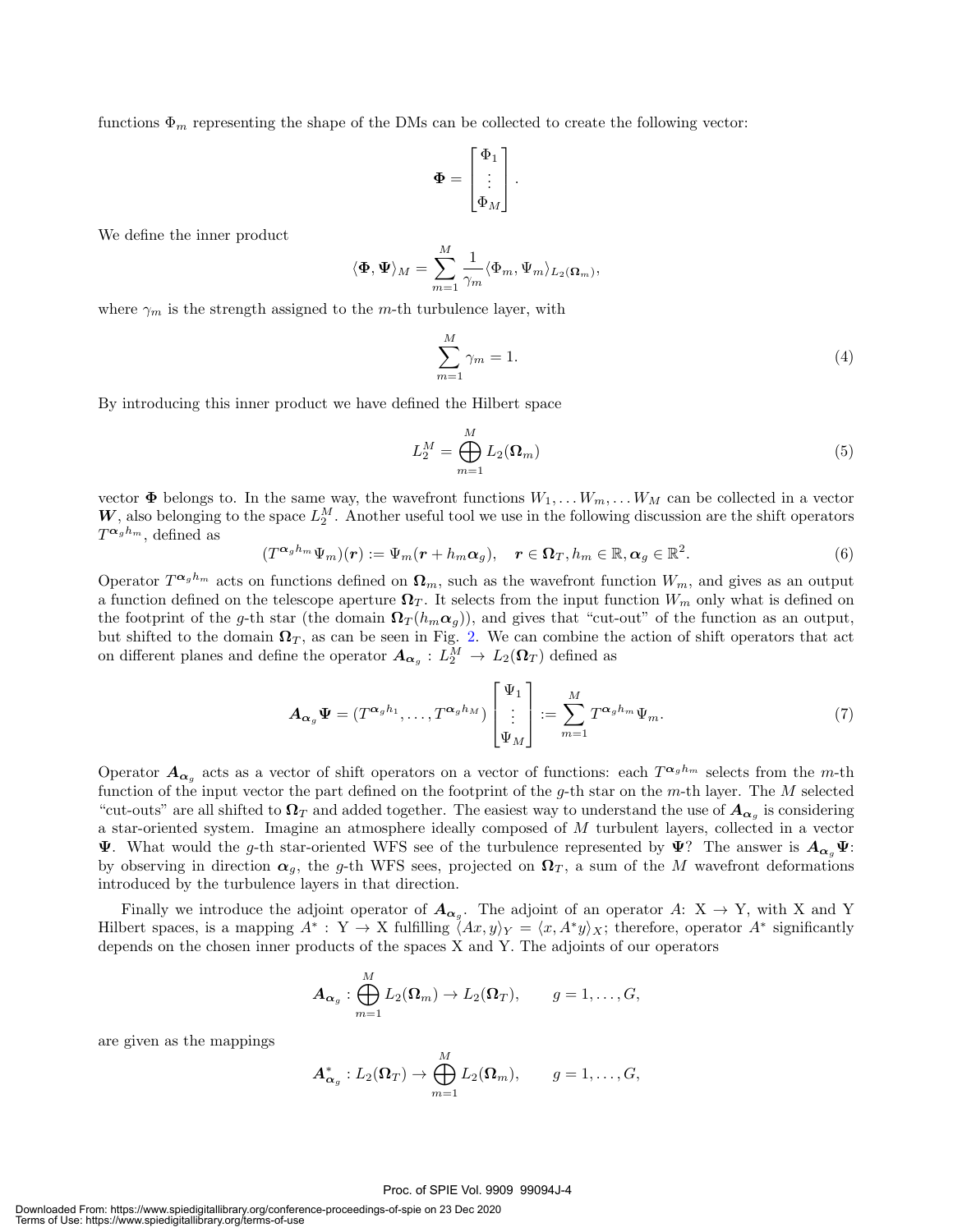and defined as

$$
\pmb{A}_{\pmb{\alpha}_g}^* \varphi = \begin{bmatrix} \gamma_1 (T^{\pmb{\alpha}_g h_1})^* \varphi \\ \gamma_2 (T^{\pmb{\alpha}_g h_2})^* \varphi \\ \vdots \\ \gamma_L (T^{\pmb{\alpha}_g h_M})^* \varphi \end{bmatrix},
$$

where  $\varphi$  is a function defined on the telescope aperture  $\Omega_T$  and  $(T^{\alpha_g h_m})^*$  is the adjoint of operator  $T^{\alpha_g h_m}$ : **Proposition 1.** The adjoint of  $T^{\alpha_g h_m}$  is given by

$$
(T^{\alpha_g h_m})^*\varphi = w(\mathbf{r} - h_m \alpha_g) \chi_{\mathbf{\Omega}_T(h_m \alpha_g)}(\mathbf{r}).
$$

In the above proposition (see Ref. 6 for the proof)  $r \in \Omega_m$ ,  $h_m \in \mathbb{R}$ ,  $\alpha_g \in \mathbb{R}^2$ , and  $\chi_{\Omega_T(h_m \alpha_g)}$  denotes the indicator function of the subset  $\Omega_T(h_m \alpha_q)$  of  $\Omega_m$ , and is defined as follows:

$$
\chi: \Omega_m \mapsto \{0, 1\}
$$
  

$$
\chi(x) := \begin{cases} 1 & \text{if } x \in \Omega_T(h_m \alpha_g), \\ 0 & \text{if } x \notin \Omega_T(h_m \alpha_g). \end{cases}
$$

Operator  $(T^{\alpha_g h_m})^*$  maps  $\varphi$  into a new function, defined on  $\Omega_m$ , that equals zero everywhere on the domain  $\Omega_m$ , except on  $\Omega_T(h_m \alpha_g)$ , where it equals a shifted copy of  $\varphi$  (see Fig. 3). A graphic explanation of how operator  $A^*_{\alpha_g}$  acts on a function  $\varphi$  defined on  $\Omega_T$  can be seen in Fig. 4.



Figure 2. Let  $W_m$  be a function defined on  $\Omega_m$  representing a wavefront reconstructed from measurements taken on plane  $h_m$ . Operator  $T^{\alpha_g h_m}$  acts on  $W_m$  giving a new function, defined on  $\Omega_T$ , that equals a shifted copy of the part of  $W_m$  defined on the pupil image  $\Omega_T(h_m \alpha_g)$  (in darker blue).

# 3. LAYER-ORIENTED APPROACH

In the layer-oriented approach, the correction  $\Phi_m(r, t)$  (with  $r \in \Omega_m$ ) applied by each DM is proportional to the measurement  $W_m(r, t)$  taken by its coupled WFS. The dynamic behavior of the closed loop system can be described by the following system of differential equations:

$$
\frac{d\Phi_m(\mathbf{r},t)}{dt} = \gamma_m W_m(\mathbf{r},t) \quad m = 1,\dots,M,
$$
\n(8)

where  $\gamma_m$  is the gain of the *m*-th independent loop, with  $\sum_{m=1}^{M} \gamma_m = 1$ . In Ref. 7 this system was shown to be stable, i.e. capable of returning to the initial conditions when perturbed by an instantaneous input. Furthermore, the achievable correction was studied, under the simplifying hypothesis that the response time of the system is much shorter than the evolution time of the turbulence. Considering this hypothesis and looking for the solution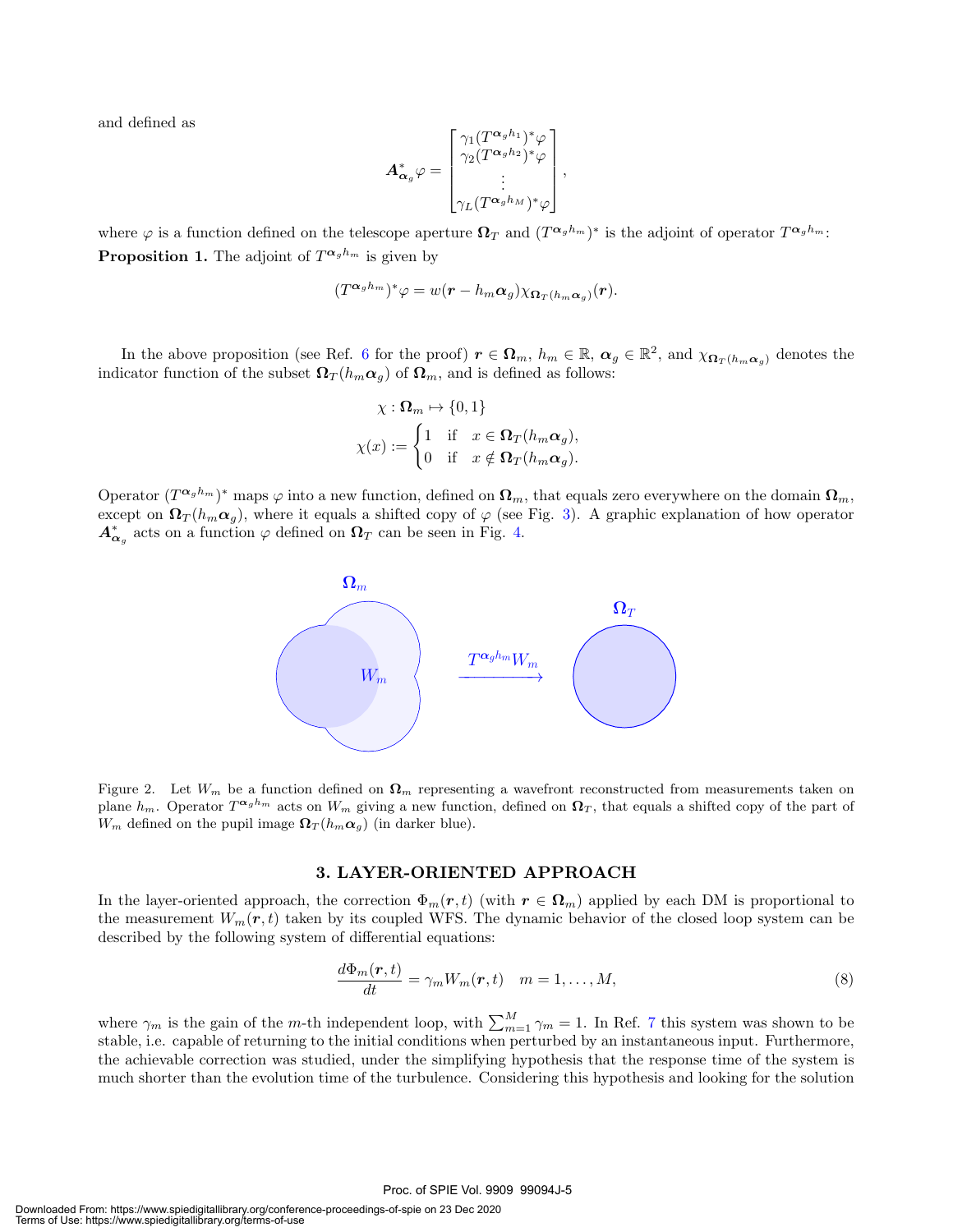

Figure 3. Let  $\varphi$  be a function defined on  $\Omega_T$ , representing a wavefront reconstruted from star-oriented wavefront measurements. Operator  $(T^{\alpha_g h_m})^*$  acts on  $\varphi$  giving a new function, defined on  $\Omega_m$ , that equals zero on the entire domain except for  $\Omega_T(h_m \alpha_q)$  (in blue), where it is equal to a shifted copy of function  $\varphi$ .



Figure 4. Example of how operator  $A_{\alpha_1}^*$  acts on a function  $\varphi$  defined on  $\Omega_T$ , considering  $M = 3$ . It maps the function into a vector of the space  $\bigoplus_{m=1}^3 L_2(\Omega_m)$ , i.e. in this case a vector composed of 3 layers. Each component of vector  $A_{\alpha_1}^*\varphi$ is a function of  $\Omega_m$  that equals zero on the entire domain except for the pupil image  $\Omega_T(h_m\alpha_g)$ , where it equals a shifted copy of  $\gamma_m\varphi$ .

achievable as  $t \to \infty$ , starting with flat DMs, is the same as looking for the mirror deformations  $\Phi_1, \Phi_2, \ldots, \Phi_M$ that solve system (8) when considering time constant turbulence and

$$
\frac{d\Phi_m(\mathbf{r},t)}{dt} = 0 \quad m = 1,\dots,M.
$$
\n(9)

This means that we want to find the mirror deformations that ideally give:

$$
\gamma_m W_m(\mathbf{r}, t) = 0 \quad m = 1, \dots, M,\tag{10}
$$

i.e. perfectly corrected wavefronts in all sensed planes.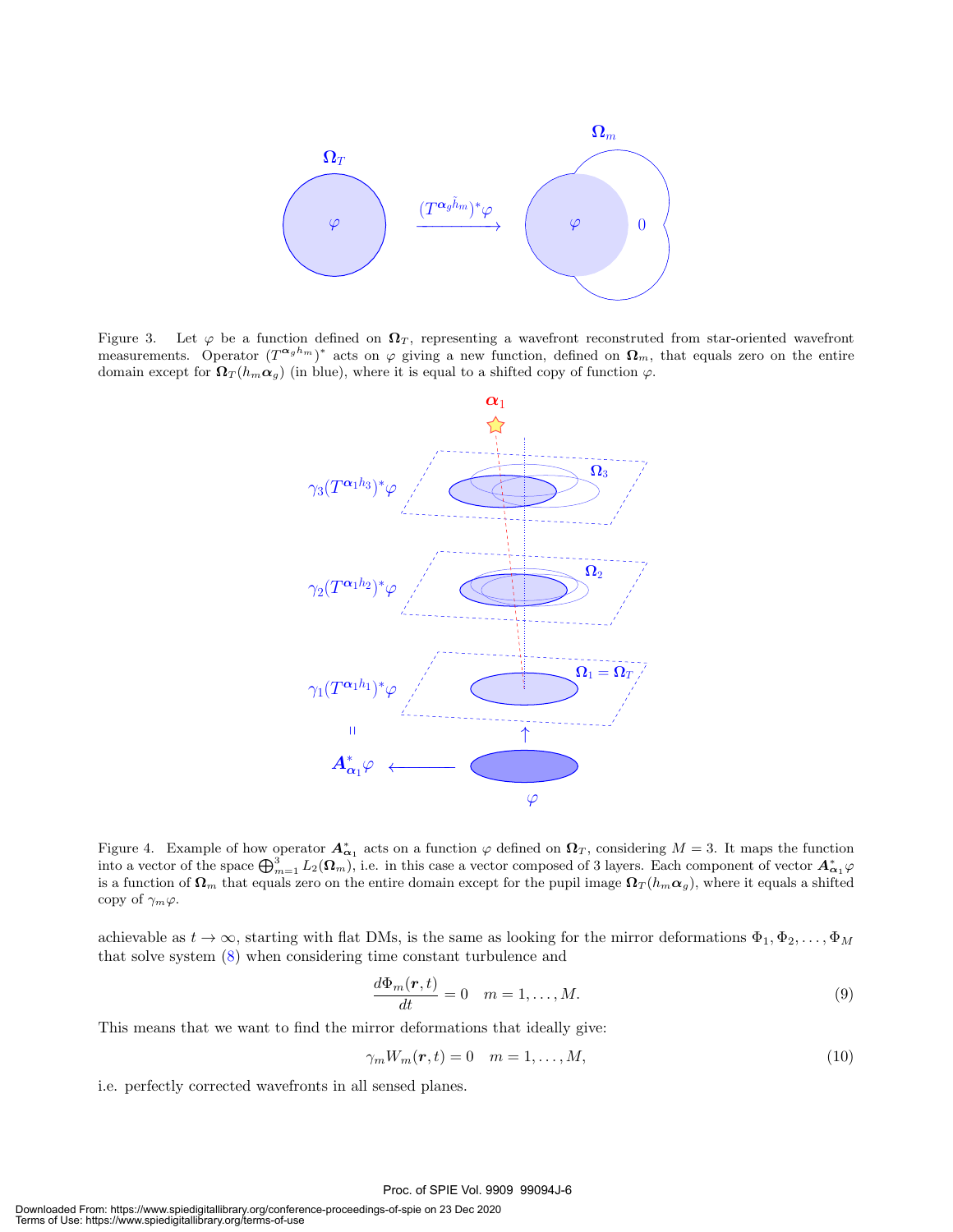#### 3.1 Iterative layer-oriented

As said, our purpose is to analyze the properties of the layer-oriented approach and comparing it, in terms of achievable correction, to the Kaczmarz approach. In order to do this we here consider a time constant turbulence and we build an iterative method to find the MCAO correction that proceeds at each step in a layer-oriented way. Let  $_{\gamma}W$  be the vector containing the M closed loop wavefront measurements, weighted with weights  $\gamma_m$ 

$$
\gamma \boldsymbol{W} = \begin{bmatrix} \gamma_1 W_1 \\ \vdots \\ \gamma_M W_M \end{bmatrix},
$$

and let  $\Phi_0$  be the vector whose M components represent the initial corrections applied by the M DMs. This vector is the initial point of our layer-oriented iterative method. To obtain the first iteration,  $\Phi_1$ , we add to the initial  $\Phi_0$  a correction that is proportional to what the WFSs see when observing the stars corrected by  $\Phi_0$ (closed loop). Since we are considering time independent incoming wavefronts, the WFS measurements depend on those wavefronts and on the current DM deformations:  $W_m = W_m(\Phi_0)$ . Note that what each WFS measures depends on all the DMs, i.e. on the entire vector  $\Phi_0$ . With this notation, we are able to write the first iteration of the layer-oriented iterative method as

$$
\begin{bmatrix} \Phi_{1,1} \\ \vdots \\ \Phi_{M,1} \end{bmatrix} = \begin{bmatrix} \Phi_{1,0} \\ \vdots \\ \Phi_{M,0} \end{bmatrix} + \begin{bmatrix} \gamma_1 W_1(\Phi_0) \\ \vdots \\ \gamma_M W_M(\Phi_0) \end{bmatrix},
$$
(11)

or, shortly:

$$
\Phi_1 = \Phi_0 + \gamma W_0. \tag{12}
$$

The current DM deformations are now contained in vector  $\Phi_1$ . To find the second iteration we proceed in the same way: we add to the current DM deformations a term proportional to the WFS measurements. The M WFSs now see the incoming wavefronts (constant in time) as corrected by the DMs described by  $\Phi_1: W_m = W_m(\Phi_1)$ . The second iteration is therefore given by

$$
\Phi_2 = \Phi_1 + {}_{\gamma}W_1.
$$

More generally, iteration  $k + 1$  can be written as

$$
\Phi_{k+1} = \Phi_k + \gamma W_k,\tag{13}
$$

and a perfect solution is reached when  $W_k = 0$ , which means that the WSFs observe perfectly corrected wavefronts and the mirror deformations do not need any further update (the so called static response). By using the operators introduced in the previous section, we can write the layer-oriented measurements  $W_k$  in terms of the time constant wavefronts coming in from directions  $\alpha_1, \ldots, \alpha_G$ . Let  $\varphi_{\alpha_g}$  be a function defined on the telescope aperture  $\Omega_T$  and representing the wavefront deformation observed in direction  $\alpha_q$ . What a WFS conjugated to height  $h_m$  sees of  $\varphi_{\alpha_g}$  can be written as

$$
W_m = s_m \sum_{g=1}^{G} (T^{\alpha_g h_m})^* \varphi_{\alpha_g}, \qquad (14)
$$

where  $s_m$  is a function, defined on  $\Omega_m$ , that equals a different constant value  $1/s$  on different parts of the domain  $\Omega_m$ . The weighting given by  $s_m$  comes from the fact that, on each point of the m-th WFS, the incident light is given by the sum of the light coming from different directions. Considering stars of equal intensities, the total light that reaches a certain point of a WFS can be calculated by summing the different contributions and dividing by the number of incident beams. As a next step, we can write each wavefront  $\varphi_{\alpha_g}$ , observed from the telescope aperture in direction  $\alpha_g$ , in terms of the incoming wavefront  $w_{\alpha_g}$  and the currently applied DM correction  $\Phi_k$ . Without any mirror deformation we would have  $\varphi_{\alpha_g} = w_{\alpha_g}$  (open loop), while taking the mirror deformations into account we have

$$
\varphi_{\alpha_g} = w_{\alpha_g} - A_{\alpha_g} \Phi_k. \tag{15}
$$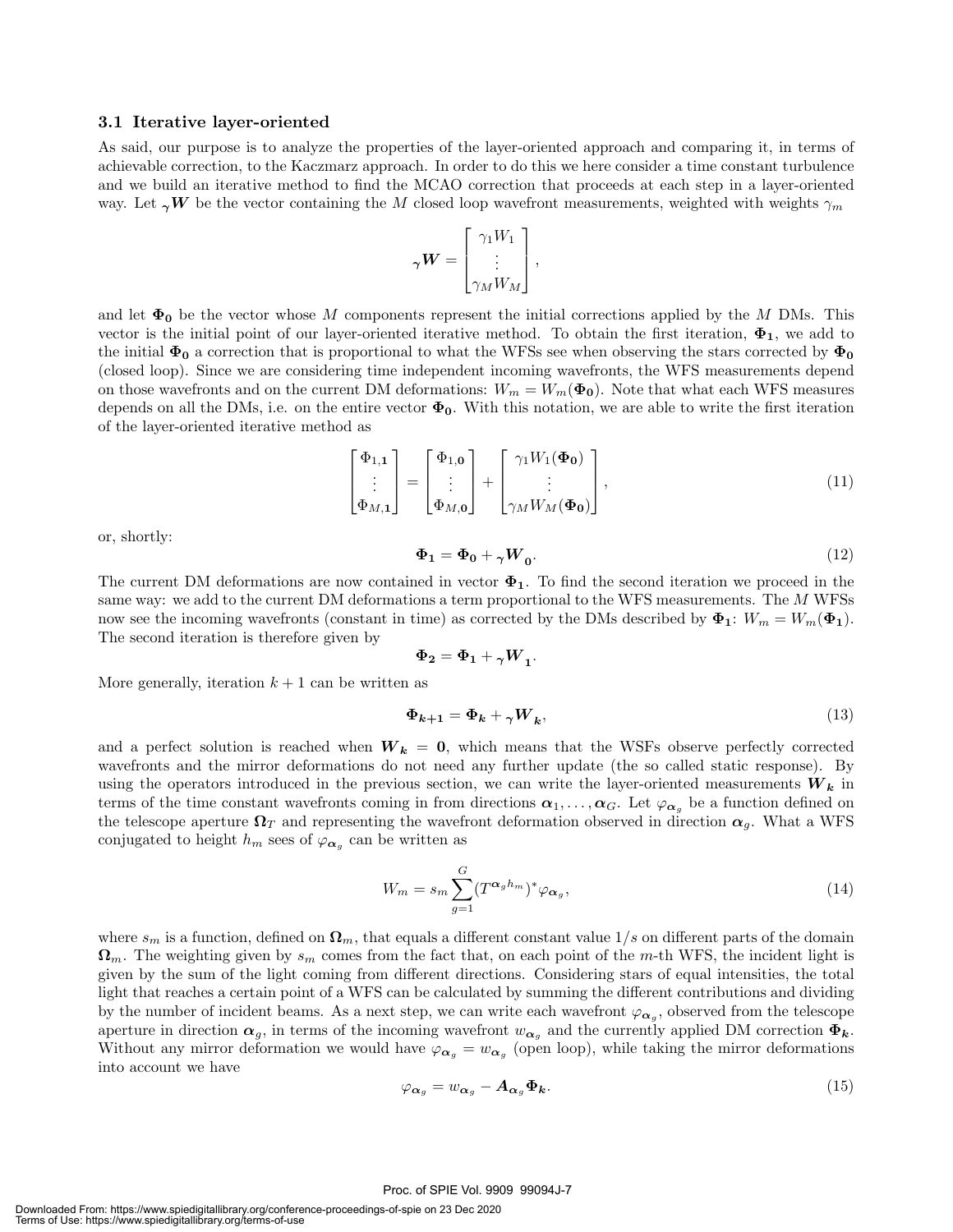In the above equation, we use operator  $A_{\alpha_g}$  to select and add together the parts of the DMs which influence the light coming from direction  $\alpha_g$ , and we then subtract this correction to the incoming wavefront. We substitute Eq. (15) into Eq. (14) and multiply each  $W_m$  by the gain  $\gamma_m$ , obtaining the following expression for the entire vector of measurements  ${}_{\gamma}W_{k}$ :

$$
\gamma \boldsymbol{W}_{k} = \boldsymbol{S} \sum_{g=1}^{G} \boldsymbol{A}_{\alpha_{g}}^{*} (w_{\alpha_{g}} - \boldsymbol{A}_{\alpha_{g}} \boldsymbol{\Phi}_{k})
$$

$$
= \boldsymbol{S} \boldsymbol{A}^{*} (\boldsymbol{w} - \boldsymbol{A} \boldsymbol{\Phi}_{k}), \qquad (16)
$$

where  $A^*$  is the adjoint of operator  $A$  and is represented by a matrix whose G columns are the operators  $A^*_{\alpha_g}$ , adjoints of operators  $A_{\alpha_g}$  (which are the rows of  $A$ ),  $w$  is a column vector containing the  $G$  star-oriented wavefronts  $w_{\alpha_1}, \ldots, w_{\alpha_G}$ , and  $S = \text{diag}(s_m)$  is the matrix of weighting functions (see Fig. 5). Iteration  $k+1$  can



Figure 5. Let  $\Phi$  be a vector of two components,  $\Phi_1$  and  $\Phi_2$ , defined on the two domains  $\Omega_T$  and  $\Omega_2$ . Matrix S is in this case a 2 × 2 diagonal matrix; its two diagonal values  $s_1$  and  $s_2$  are two functions, defined on  $\Omega_T$  and  $\Omega_2$  respectively, that equal a different constant value on each differently colored area of the two domains. Function  $s_2$  equals  $1/3$  on the central area of  $\Omega_2$ , where three footprints overlap,  $1/2$  on the three lighter blue areas where two footprints overlap, and 1 in the three light blue areas where the detector is illuminated only by one guide star. Function  $s_1$  is simply a constant function that equals  $1/3$  on the whole domain  $\Omega_T$ , since it is completely illuminated by the three guide stars.

therefore be written as

$$
\Phi_{k+1} = \Phi_k + SA^*(w - A\Phi_k). \tag{17}
$$

If we then add a relaxation parameter  $\lambda_k$ , we obtain

$$
\Phi_{k+1} = \Phi_k + \lambda_k S A^*(w - A \Phi_k). \tag{18}
$$

This iteration is a weighted version of

$$
\Phi_{k+1} = \Phi_k + \lambda_k \frac{1}{G} A^*(w - A\Phi_k),\tag{19}
$$

the iterative method introduced by Cimmino<sup>8</sup> in 1938 to solve system

$$
A\Phi = w,\t\t(20)
$$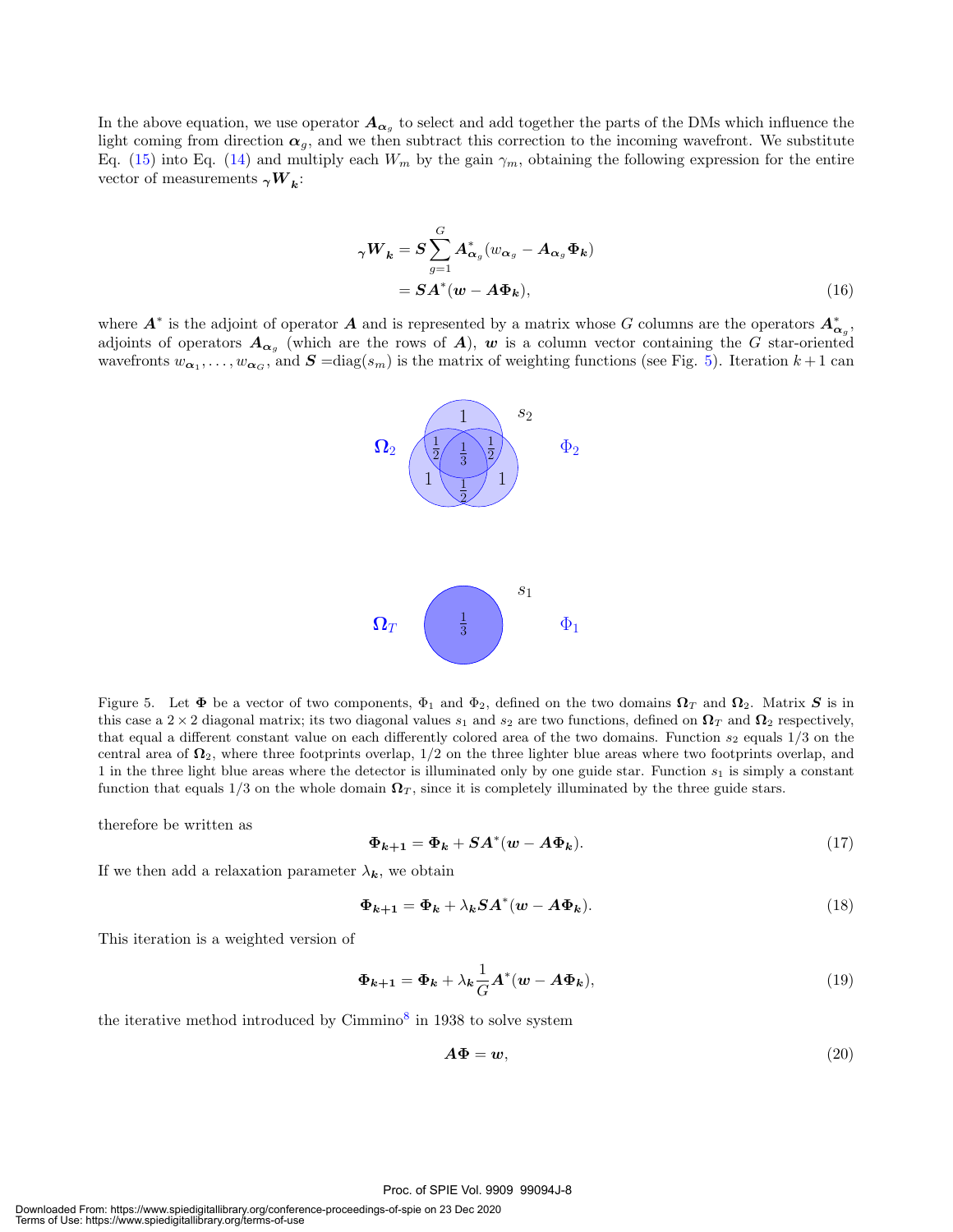or, in a more explitic form, the system of linear equations

$$
\mathbf{A}_{\alpha_g} \mathbf{\Phi} = \begin{bmatrix} T^{\alpha_g h_1} & \cdots & T^{\alpha_g h_M} \end{bmatrix} \begin{bmatrix} \Phi_1 \\ \vdots \\ \Phi_M \end{bmatrix} = w_{\alpha_g} \quad g = 1, \ldots, G. \tag{21}
$$

The unknown of this system is the vector of mirror deformations  $\Phi$ , and the data are the open loop star-oriented wavefont measurements  $w_{\alpha_1}, \ldots, w_{\alpha_G}$ . A vector  $\Phi^*$  solves the above system if, for each direction, the sum of the mirror corrections applied on the light coming from that direction  $(A_{\alpha_g} \Phi^*)$  equals the wavefront deformation that light experiences going through the atmosphere  $(w_{\alpha_g})$ . Vector w belongs to the Hilbert space  $\Omega_T^G$  defined by the inner product

$$
\langle \boldsymbol{w}, \boldsymbol{z} \rangle_G = \sum_{g=1}^G \langle w_{\boldsymbol{\alpha}_g}, z_{\boldsymbol{\alpha}_g} \rangle_{L_2(\boldsymbol{\Omega}_T)}.
$$

We have shown that iterating a layer-oriented method considering time independent turbulence corresponds to using a weighted form of Cimmino's iterative method to find the mirror deformations vector  $\Phi$  that solves system  $A\Phi = w$ , whose known term is the vector of star-oriented measurements. The created iterative method is in fact based on a *numerical* layer-oriented approach, where star-oriented measurements are combined, using operators  $A_{\alpha_g}$  and the weighting functions  $s_m$ , in order to recreate the layer-oriented WFS measurements. We must though keep in mind that in a real layer-oriented implementation light coming from the different guide stars is optically combined on the WFSs: the data are not the G wavefronts  $w_{\alpha_g}$ , but the M measurements  $W_m$ . This means that, even though we managed to write these measurements in terms of the star-oriented wavefronts  $w_{\alpha_g}$ , operators **A** and **A**<sup>\*</sup> and the weighting matrix **S** (see Eq. (16)), and used this substitution to identify the iterative layer-oriented method with a weighted Cimmino, in a real implementation term  $\gamma W_k$  of Eq. (13) is directly obtained by the WFS measurements, with no need for matrix-vector multiplications nor calculation of inverse operators.

# 4. KACZMARZ APPROACH

In the Kaczmarz approach, the three steps needed to compute the optimal mirror shape (wavefront reconstruction, atmospheric turbulence tomography and mirror fitting) are performed separately, one after another. The incoming wavefronts are reconstructed from Shack-Hartmann WFS measurements; the atmospheric layers are then reconstructed by using a Kaczmarz iterative method to solve the atmospheric tomography problem and finally the optimal DM shapes are computed. For the wavefront reconstruction Ramlau and Rosensteiner used, in Ref. 6, the CuReD method (Cumulative Reconstructor with Domain decomposition) described in Ref. 9. In the following, we concentrate on the atmospheric tomography and mirror fitting steps, considering that the  $G$ wavefronts  $w_{\alpha_1}, \ldots, w_{\alpha_G}$  have already been reconstructed with the CuReD method. In Ref. 6, the tomography problem is presented as the problem of finding a solution to the following system of linear equations:

$$
\tilde{\mathbf{A}}_{\alpha_g} \tilde{\mathbf{\Phi}} = w_{\alpha_g} \quad g = 1, \dots, G,\tag{22}
$$

where the wavefronts  $w_{\alpha_1}, \ldots, w_{\alpha_G}$  are the star-oriented reconstructed wavefronts,  $\tilde{\Phi}$  is the vector containing the L turbulence layers we want to find (approximation of the entire turbulence volume above the telescope)

$$
\tilde{\Phi} = \begin{bmatrix} \tilde{\Phi}_1 \\ \vdots \\ \tilde{\Phi}_L \end{bmatrix},\tag{23}
$$

and operators  $\mathbf{A}_{\alpha_a}$  are similar to the operators  $\mathbf{A}_{\alpha_a}$  we introduced in Sec. 2, with the only difference that the shift operators they are composed of act on the L turbulence layers at heights  $\tilde{h}_1, \ldots, \tilde{h}_L$ :

$$
\tilde{\mathbf{A}}_{\alpha_g} := (T^{\alpha_g \tilde{h}_1}, \dots, T^{\alpha_g \tilde{h}_L}).\tag{24}
$$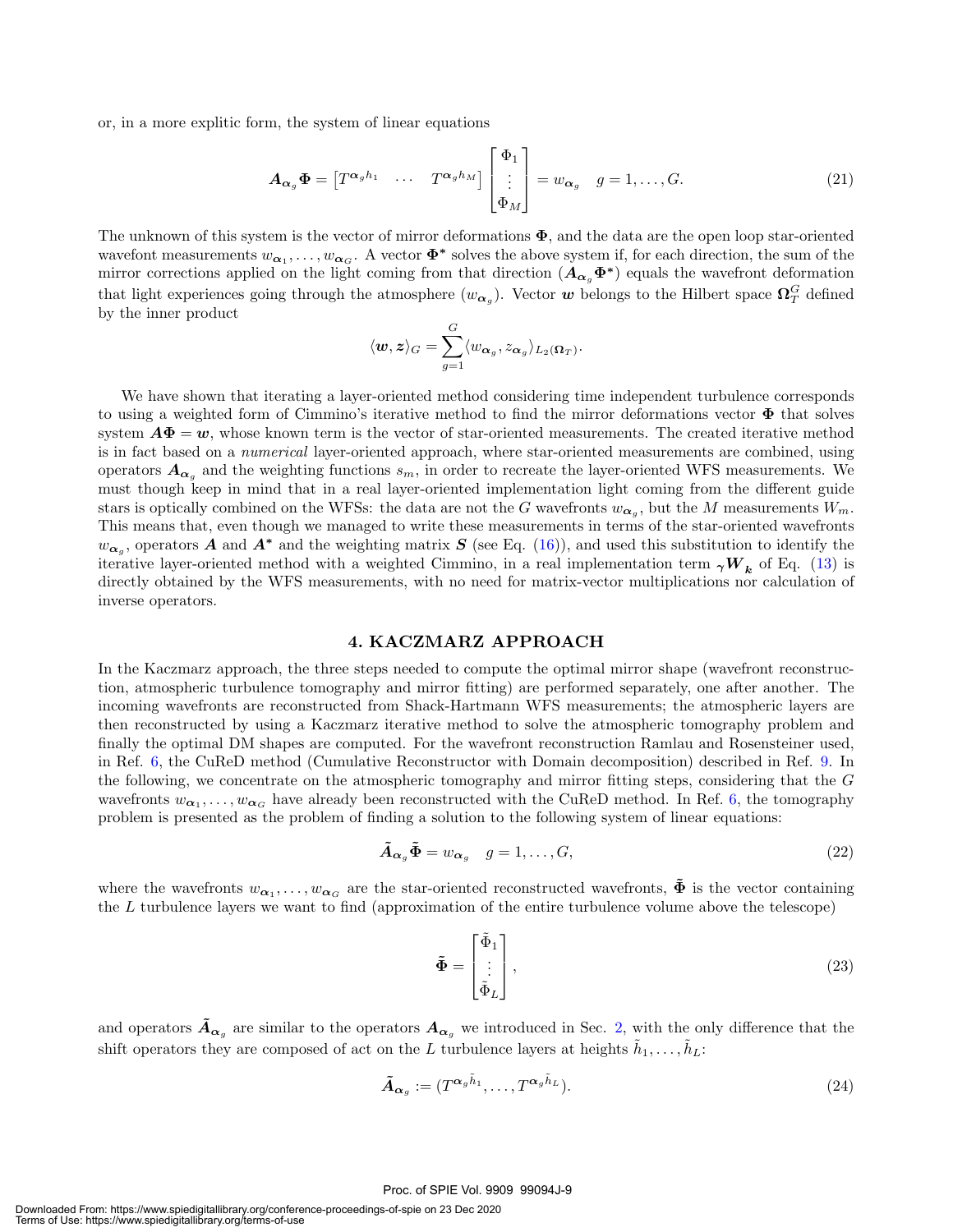These operators and vectors, as well as the Hilbert spaces they belong to, can therefore be defined in the same way we did for those we have used so far, simply changing  $m = 1, \ldots, M$  for  $l = 1, \ldots, L$ .

Once the tomography problem described by system (22) has been solved, i.e. the L layers contained in  $\Phi$  have been reconstructed, we need to find the optimal shape for the DMs. If the number of DMs equals the number of reconstructed layers we can simply conjugate each DM to one turbulence layer. If, instead, we have less mirrors than reconstructed layers, the mirror shape must be found following a chosen optimality criterion. Let  $M(< L)$ be the number of DMs and  $\Phi$  the vector of DM shapes. In Ref. 6 it is shown that, instead of reconstructing L layers and then finding the  $M$  mirror shapes that best correct for them, one can directly reconstruct  $M$  artificial layers located at the mirror heights  $h_m$ , solving the following system of G linear equations:

$$
A_{\alpha_g} \Phi = w_{\alpha_g} \qquad g = 1, \dots, G,\tag{25}
$$

where we go back to our operators  $A_{\alpha_g}$ , which act on the mirror heights  $h_1, \ldots, h_M$ , and vector  $\Phi$ , which has M components. Ramlau and Rosensteiner proposed to solve the above system using a Kaczmarz iterative algorithm, which reads as follows:

$$
\Phi_{k+1} = \Phi_k + A^*_{\alpha_c}(w_{\alpha_c} - A_{\alpha_c}\Phi_k),\tag{26}
$$

where index k increases by 1 at each iteration  $(k = 0, 1, 2, \ldots)$ , while index c cyclically sweeps through the G sensed directions  $(c = 1, 2, \ldots, G, 1, 2, \ldots, G, \ldots)$ . This algorithm approaches a solution to system (25) by cyclically solving one of its G equations at a time: its g-th iteration gives a mirror deformation vector  $\Phi_{q}$ which perfectly corrects the wavefronts coming from the g-th direction. The following iteration adds to  $\Phi_g$  the correction needed in order to obtain a  $\Phi_{g+1}$  which perfectly corrects the wavefronts coming from direction  $\alpha_{g+1}$ , and so on.

# 5. CONVERGENCE

Now that we have written the layer-oriented and the Kaczmarz approach as two different iterative methods to solve the same system of linear equations, we can analyze and compare their behaviors and convergences. We recall that, given the system

$$
\mathbf{A}_{\alpha_g} \mathbf{\Phi} = w_{\alpha_g} \quad g = 1, 2, \dots, G,\tag{27}
$$

the two considered iterative algorithms can be written as follows:

$$
\text{Kaczmarz}: \quad \Phi_{k+1} = \Phi_k + \lambda \, A^*_{\alpha_g}(w_{\alpha_g} - A_{\alpha_g} \Phi_k), \tag{28}
$$

$$
Layer - oriented: \quad \Phi_{k+1} = \Phi_k + \lambda \, SA^*(w - A\Phi_k), \tag{29}
$$

where  $\lambda > 0$  is a relaxation coefficient (which could also assume a different value  $\lambda_k$  at each iteration),  $S =$  $diag(s_m)$  is the weighting matrix and index g cyclically goes from 1 to G. In Sec. 5.1 and 5.2 we give the mathematical description of the solutions achievable with the two methods. The main idea is that, starting with completely flat mirrors ( $\Phi_0 = 0$ ), both iterative methods asymptotically  $(k \to \infty)$  find the mirror shape that minimizes the overall residual wavefront error  $(\Phi^* = \operatorname{argmin}\{\Vert A\Phi - w\Vert^2\})$ , where by "overall" we mean considering all sensed directions. In our convergence analysis we studied the asymptotic solution to which the Kaczmarz and the layer-oriented method converge to, and future works should be dedicated to an analysis of their convergence rates. Even though we here concentrate on *what* the two methods converge to, and not on how fast they do it, some interesting considerations on how they converge can still be done. Indeed, the way they proceed from one iteration to another is very different. In Fig. 6 we qualitatively illustrate their different behaviors. While the unrelaxed Kaczmarz method forces the solution, at each iteration, to perfectly correct the wavefronts coming from one single direction, the iterative layer-oriented approach applies at each iteration the deformation that best corrects all directions, without being able to perfectly correct none of them, but instead "going for a compromise".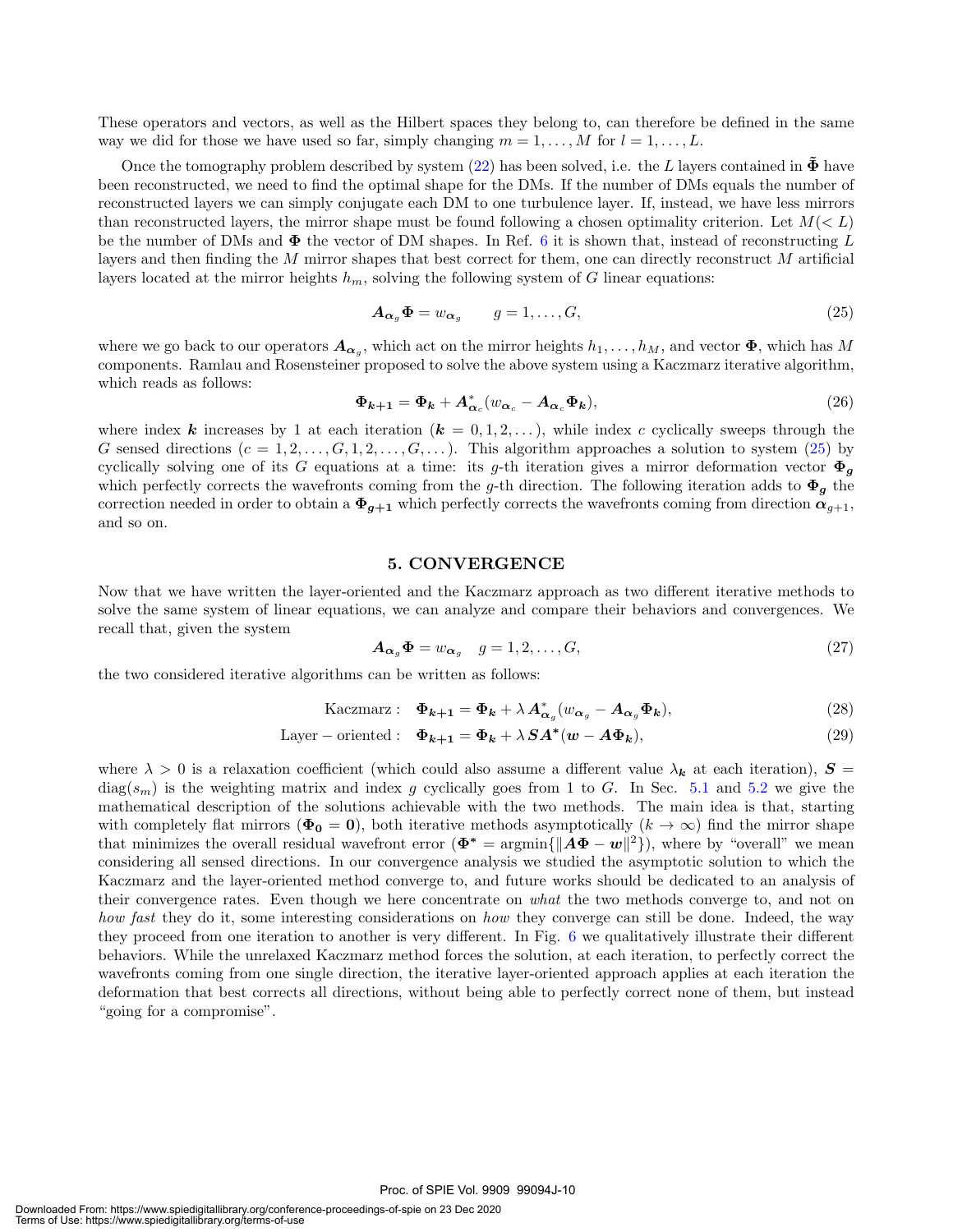

Figure 6. This figure (qualitatively) illustrates the different behaviors of the iterative layer-oriented method (first line of four panels) and the Kaczmarz iterative method (second line). The two panels on the left represent the initial situation (the same for the two methods), with three guide stars, whose PSFs are distorted by the seeing effects; they represent how the telescope sees the three guide stars without the MCAO correction. The other three panels represent, for each method, the results of their first three iterations, performed considering a time-fixed turbulence (we remind that we here do not consider their convergence rates, but only their general way of proceeding from one iteration to another). The iterative layer-oriented approach tries, at each iteration, to correct the three directions in a similar way. The Kaczmarz method instead selects at each iteration one direction (pointed with an orange circle), and concentrates on perfectly correcting it, without caring about what happens to the other two. This qualitative analysis of the behaviors of the two methods should of course be related to an analysis of their convergence rates, in order to be able to illustrate how much the correction in the three directions is improved at each iteration.

# 5.1 Kaczmarz approach

We here provide the convergence results that mathematically express what above explained about the solution reachable with the Kaczmarz method. For each of the proofs we either refer to App. A or to Ref. 10. Let  $\Phi_k$  be the k-th iteration of the Kaczmarz method (28), and let us start by considering system (27) to be a consistent system. The following theorem is taken from Ref. 11 (Theorem 3.6 of Sec. V.3) and its proof is provided in the App. A:

**Theorem 1.** Assume that system (27) has a solution. Then, if  $0 < \lambda < 2$  and  $\Phi_0 \in \text{range}(\mathbf{A}^*)$  (e.g.  $\Phi_0 = 0$ ),  $\Phi_k$  converges, as  $k \to \infty$ , to the solution of system (27) with minimum norm.

In the inconsistent case, this Kaczmarz method does not, in general, converge to the minimum norm solution. The following theorem (Theorem 3.9 of Ref. 11) relates the solution found in the inconsistent case to the relaxation parameter  $\lambda$  (see App. A for the proof):

**Theorem 2.** Let  $0 < \lambda < 2$ . Then, for  $\Phi_0 \in R(\mathbf{A}^*)$ , e.g.  $\Phi_0 = 0$ , the Kackmarz method (28) for an inconsistent system converges to  $\Phi_{\lambda} = \Phi_{MN} + O(\lambda)$ , where  $\Phi_{MN}$  minimizes  $\langle (A\Phi - w), (A\Phi - w) \rangle$ .

A third theorem tells us something more about the reachable solution. In Ref. 10 it is shown that, assigning to the relaxation parameter  $\lambda$  a different value  $\lambda_k$  at each iteration, if  $\lambda_k \to 0$  as  $k \to \infty$  the solution reached approaches the least squares solution of  $A\Phi = w$  with minimum norm:

**Theorem 3.** Assume that system (27) has no solutions. Then, if  $\lambda_k \to 0$  as  $k \to \infty$  and  $\Phi_0 \in \text{range}(\mathbf{A}^*)$ (e.g.  $\Phi_0 = 0$ ),  $\Phi_k$  converges, as  $k \to \infty$ , to the minimum norm least squares solution of system (27), i.e. the minimizer of  $\langle (\mathbf{A}\boldsymbol{\Phi} - \boldsymbol{w}),(\mathbf{A}\boldsymbol{\Phi} - \boldsymbol{w})\rangle$  that has minimum norm.

For the proof of this theorem we refer to Ref. 10, where the argument is extensively treated and the simpler case of  $\pmb{\Phi} \in R^M$  largely discussed.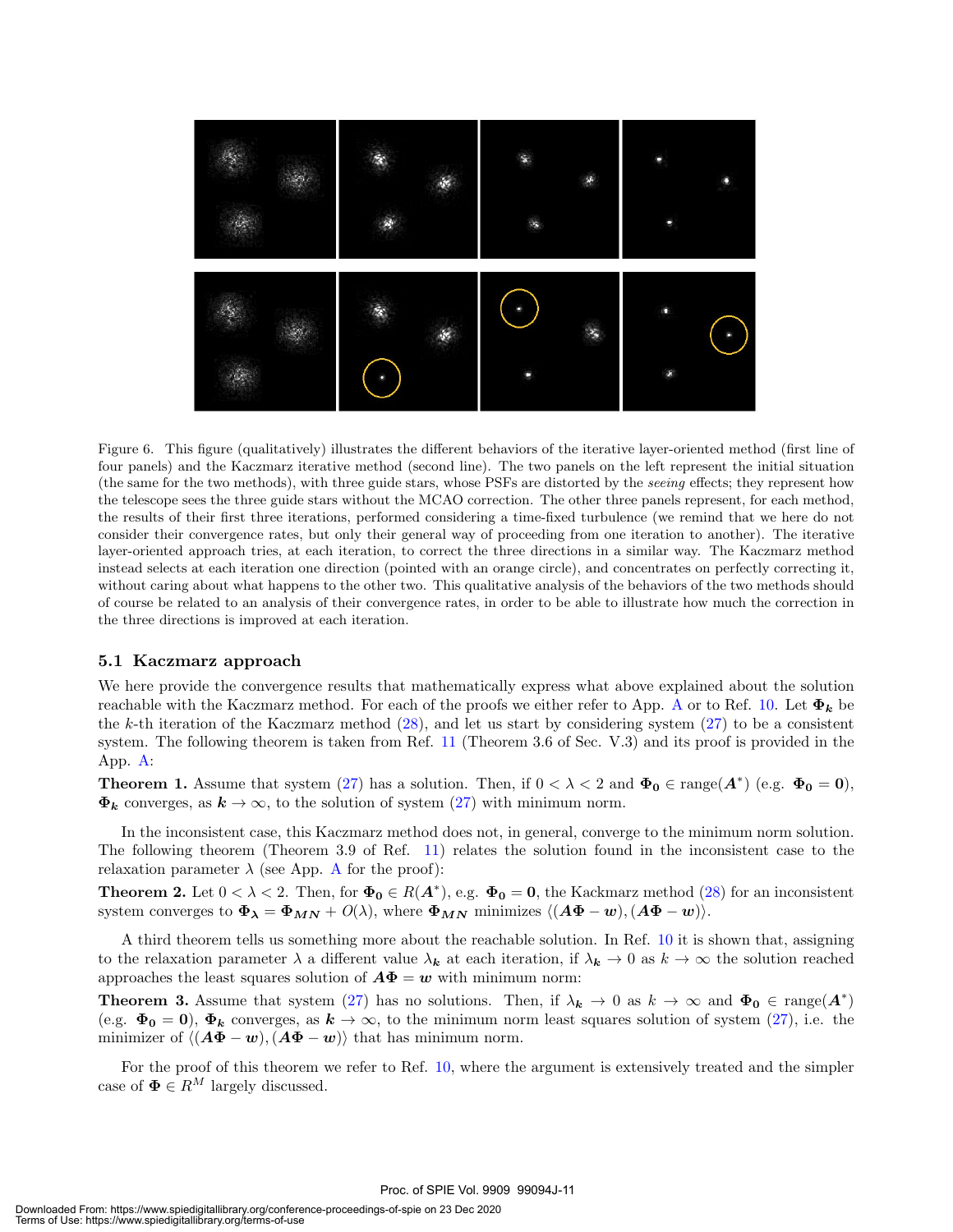### 5.2 Layer-oriented approach

In order to study the convergence of the layer-oriented method, we first notice its equivalence to the DROP algorithm (Diagonally-Relaxed Orthogonal Projection) introduced in Ref. 12 in 2008, a diagonally componentwise relaxed version of Cimmino's method. In the DROP method, the diagonal values of  $S$  are simple constants  $1/s_m$ , where  $s_m$  is the number of non-zero elements in the m-th column of matrix **A**. In our layer-oriented method these diagonal values are functions which equal a different value on different areas of their domain  $\Omega_m$ . On each point of  $\Omega_m$ , the value of the function  $s_m$  equals  $1/s$ , s being the number of light beams that overlap on that point. Even if they may appear different, the two  $S$  matrices actually do the same thing: they take into account the sparsity of the system and replace Cimmino's constant division by  $1/G$  with more appropriate component-dependent weights. Actually, by slightly modifying the description of the system we have used so far, it is easy to show that the layer-oriented method can be written exactly as the DROP method (see App. B). This simplifies our study of the convergence of method (29), and allows us to use the known convergence results for the DROP method. We can therefore, from now on, think of matrix  $S$  as a diagonal matrix of constants, and we start with the observation that, if  $S = \mathbb{I}$ , iteration (29) becomes

$$
\Phi_{k+1} = \Phi_k + \lambda A^*(w - A\Phi_k). \tag{30}
$$

This iteration represents the so called Landweber algorithm, which is known to converge to the solution, or the least squares solution, closest to  $\Phi_0$  if  $0 < \lambda < 2/\rho(A^*A)$ , being  $\rho(A^*A)$  the spectral radius of matrix  $A^*A$ , i.e. its largest, in absolute value, eigenvalue. Given this, and calling for simplicity  $H_1$  the Hilbert space  $L_2^M$  of vector  $\Phi_0$ , we can prove the following theorem (Theorem 2.3 of Ref. 12):

**Theorem 4.** Let  $\lambda$  in algorithm (29) assume a different value  $\lambda_k$  at each iteration. If each  $\lambda_k$  satisfies

$$
0 < \epsilon \leq \lambda_k \leq (2 - \epsilon) / \rho(\mathbf{S} \mathbf{A}^* \mathbf{A}),
$$

where  $\epsilon$  is an arbitrary small but fixed constant, then any sequence  ${\{\Phi_{\bm{k}}\}}_{k=0}^{\infty}$  generated by algorithm (29) converges to a least squares solution

$$
\mathbf{\Phi}^* = \operatorname{argmin} \{ \| \mathbf{A} \mathbf{\Phi} - \mathbf{w} \|^2 \, : \mathbf{\Phi} \in H_1 \}.
$$

If, in addition,  $\Phi_0 \in R(SA^*)$ , the range of  $SA^*$ , then  $\Phi^*$  has minimum  $S^{-1}$ -norm.

*Proof.* Using the transformations  $y_k = S^{-\frac{1}{2}} \Phi_k$  and  $\bar{A} = AS^{\frac{1}{2}}$ , the iterative step (29) becomes

$$
\boldsymbol{y_{k+1}} = \boldsymbol{y_k} + \lambda_k \bar{\boldsymbol{A}}^*(\boldsymbol{w} - \bar{\boldsymbol{A}} \boldsymbol{y_{k+1}}).
$$

Assuming that

$$
0 < \epsilon \le \lambda_k \le (2 - \epsilon) / \rho(\bar{A}^* \bar{A}),\tag{31}
$$

we apply the convergence results for the Landweber algorithm (30) to conclude that

$$
\lim_{k\to\infty}\boldsymbol{y_k}=\boldsymbol{y}^*\text{ and }\boldsymbol{y}^*=\text{argmin}\{\|\bar{\boldsymbol{A}}\boldsymbol{y}-\boldsymbol{w}\|^2\,:\boldsymbol{y}\in\mathbb{H}_1\},
$$

which implies that

$$
\lim_{k\to\infty}\boldsymbol{\Phi_k}=S^{\frac{1}{2}}\boldsymbol{y}^*=\boldsymbol{\Phi}^*\text{ and }\boldsymbol{\Phi}^*=\text{argmin}\{\|\boldsymbol{A}\boldsymbol{\Phi}-\boldsymbol{w}\|^2\,:\boldsymbol{\Phi}\in\mathbb{H}_1\}.
$$

Also, if  $y_0 \in R(\overline{A}^*)$  then  $y^*$  has minimum norm. Hence, by using

$$
\|\bm{y}^*\| = \|\bm{S}^{-\frac{1}{2}}\bm{S}^{\frac{1}{2}}\bm{y}^*\| = \|\bm{\Phi}^*\|_{\bm{S}^{-1}},
$$

it follows that  $\Phi^*$  has minimum  $S^{-1}$ -norm provided that  $\Phi_0 = S^{\frac{1}{2}} y_0 \in R(SA^*)$ . Finally,

$$
\rho(\bar{\boldsymbol{A}}^*\bar{\boldsymbol{A}})=\rho(\boldsymbol{S}^{\frac{1}{2}}\boldsymbol{A}^*\boldsymbol{A}\boldsymbol{S}^{\frac{1}{2}})=\rho(\boldsymbol{S}^{\frac{1}{2}}(\boldsymbol{S}^{\frac{1}{2}}\boldsymbol{A}^*\boldsymbol{A}\boldsymbol{S}^{\frac{1}{2}})\boldsymbol{S}^{-\frac{1}{2}})=\rho(\boldsymbol{S}\boldsymbol{A}^*\boldsymbol{A}).
$$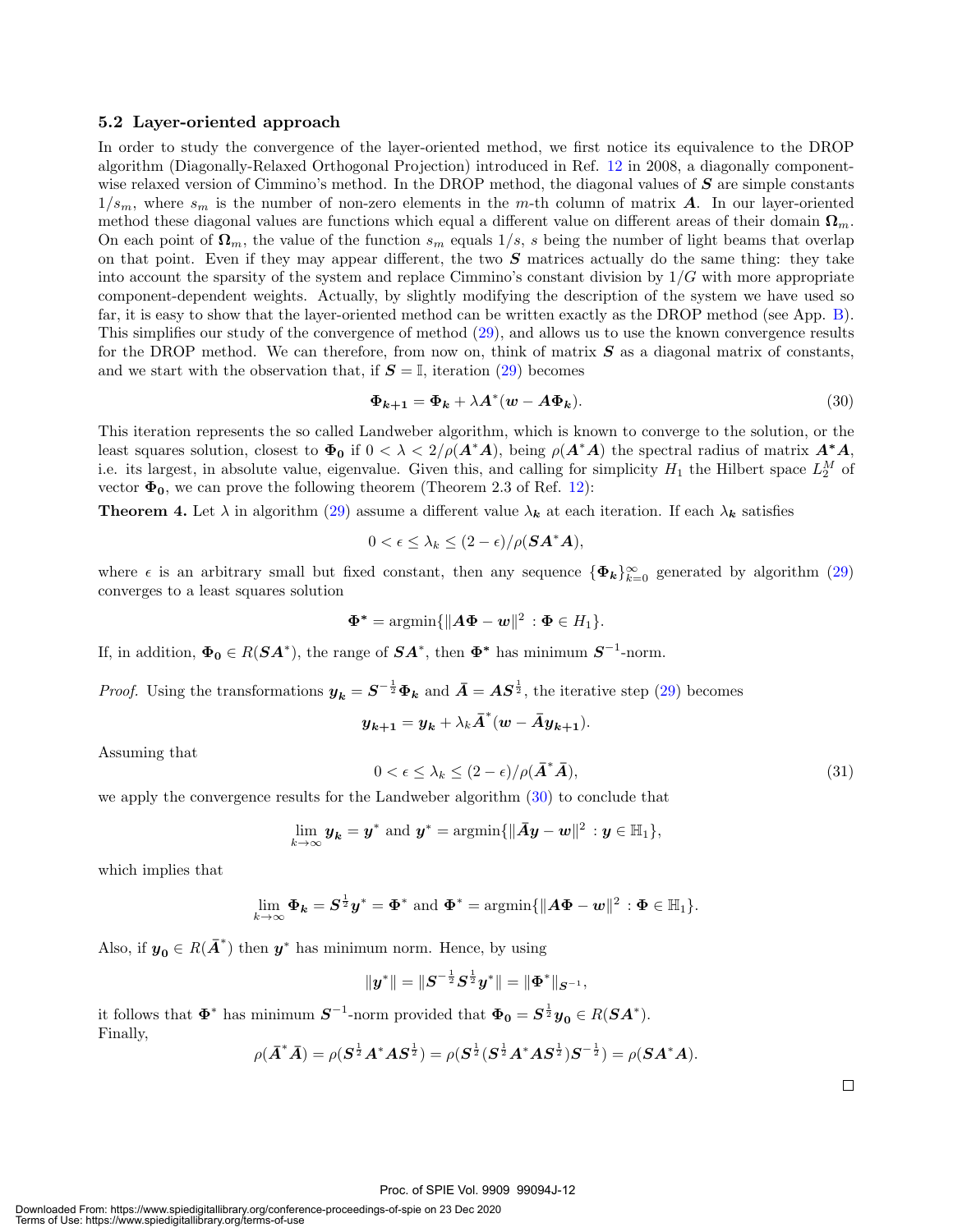# 6. CONCLUSIONS

The problem of finding the optimal mirror shape for an MCAO system can be written in terms of a system of linear equations. The known term of this system is given by the wavefront deformations observed in the guide stars' directions, while the unknown is the shape to be given to the deformable mirrors in order to correct for the observed turbulence effects. We wrote the layer-oriented and the star-oriented method proposed in Ref. 6 as two different methods to solve the same MCAO system of linear equations. Considering an atmospheric turbulence not changing with time, we compared the solutions theoretically achievable by an infinite iteration of the two different methods. While the star-oriented approach of Ref. 6 is there identified with Kaczmarz's iterative method, we showed that the layer-oriented approach corresponds to a weighted form of Cimmino's iterative method. Using the theoretical results known for these two methods, we proved that the two MCAO approaches asymptotically tend to minimize the same quantity, which represents the overall (i.e. considering all sensed directions) residual wavefront error.

Having the two methods written in the same theoretical framework, allowed us to further investigate their different behaviors. While the Kaczmarz star-oriented iteratively forces the solution to achieve a perfect matching in one direction at a time, the layer-oriented performs a solution which does not privileges any direction. Although this has just a sort of historical perspective, it is interesting to notice that the second method, the layer-oriented, is better suited for a limited number of iterations. In fact, in its implementation in the sky the number of iterations performed before commands being applied is actually just one. This single-iteration approach would turn out to produce largely non uniform effects in the field of view when using Kaczmarz's method, which, however, has been introduced assuming a large number of iterations to be performed before applying the mirror commands. Future works need to provide these considerations with more quantitative convergence studies. The analysis presented in this work can be used as a theoretical basis for future experimental simulations aimed at studying and comparing the actual behaviors of the two methods. Our preliminary conclusions in terms of speed of convergence further suggest that several other approaches invented almost a century ago could be of some practical interest.

# APPENDIX A. MATHEMATICAL PROOFS

We here consider the Kaczmarz iterative algorithm used to solve the system of linear equations

$$
\mathbf{A}_g \mathbf{\Phi} = w_g \quad g = 1, 2, \dots G. \tag{32}
$$

We remind that bold letters are used for vectors and matrices. Operators are normally indicated with light letters, except those that are defined as vector of operators, which are instead indicated with bold letters. Let  $\mathbb{H}_1$  and  $\mathbb{H}_T$  be Hilbert spaces, and let  $\mathbf{A}_g : \mathbb{H}_1 \to \mathbb{H}_T$  be bounded linear operators from  $\mathbb{H}_1$  to  $\mathbb{H}_T$ . Let  $w_g \in \mathbb{H}_T$ for  $g = 1, \ldots, G$  be given. Let  $P_g$  be the orthogonal projection of  $\mathbb{H}_1$  onto the affine subspace  $A_g \Phi = w_g$ , and let

$$
P_g^{\lambda} = (1 - \lambda)\mathbb{I} + \lambda P_g,\tag{33}
$$

$$
P^{\lambda} = P_G^{\lambda} \dots P_1^{\lambda}.
$$
\n(34)

where  $\lambda$  is a relaxation parameter. Then, the Kaczmarz method (with relaxation) for the solution of system (32) can be written as

$$
\Phi_{k+1} = P^{\lambda} \Phi_k, \quad k = 0, 1, \dots \tag{35}
$$

with  $\Phi_0 \in \mathbb{H}_1$  arbitrary. Follows the proof for **Theorem 1**, which we here recall:

**Theorem 1.** Assume that system (32) has a solution. Then, if  $0 < \lambda < 2$  and  $\Phi_0 \in \text{range}(\mathbf{A}^*)$  (e.g.  $\Phi_0 = 0$ ),  $\Phi_k$  converges, as  $k \to \infty$ , to the solution of system (32) with minimum norm.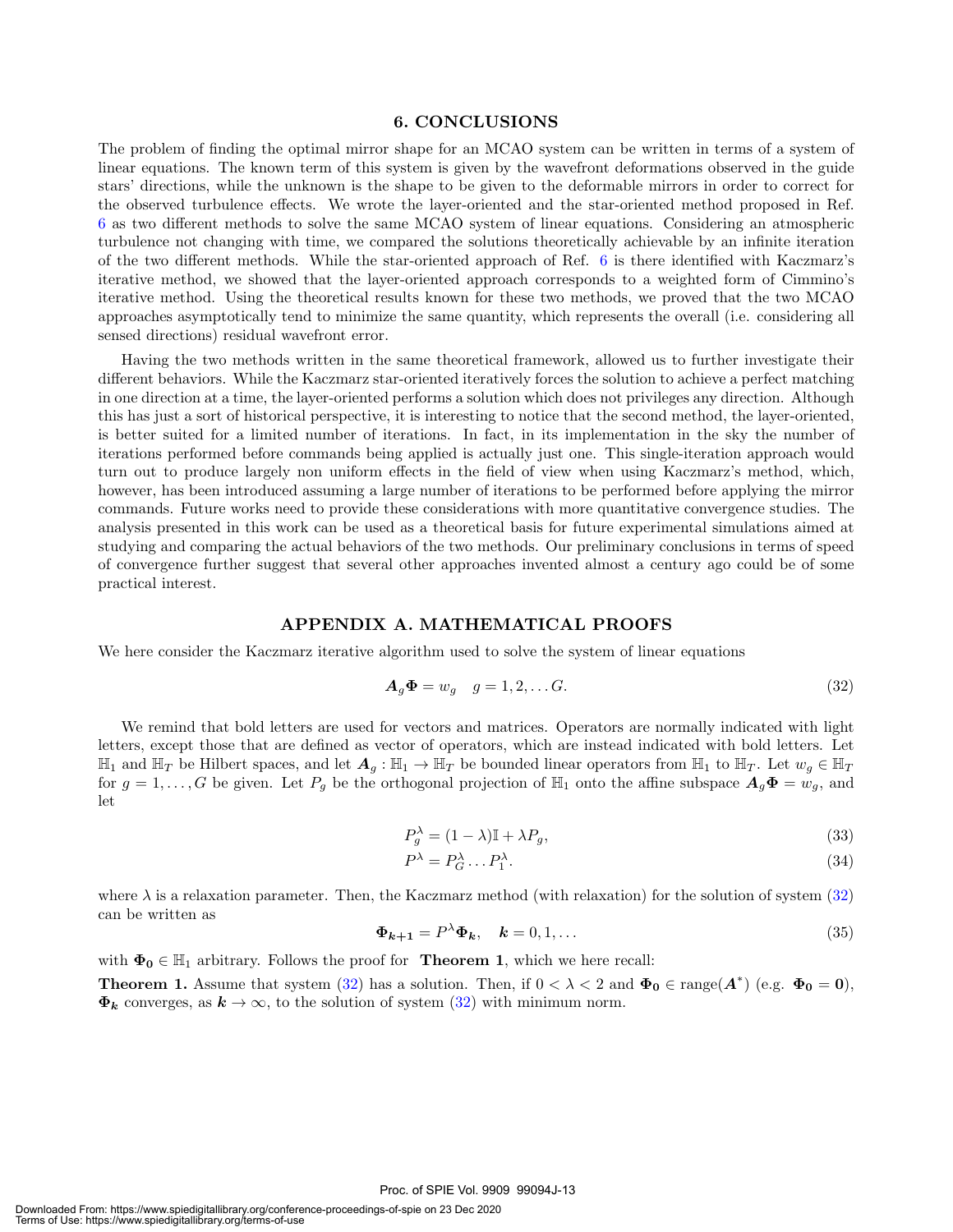*Proof.* Let  $Q_g$  be the orthogonal projection onto ker $(A_g)$ , and let  $\Phi^*$  be any solution of (32). Then, for  $\Psi$  in  $\mathbb{H}_1$ , we have that

$$
P_g \Psi = \Phi^* + Q_g (\Psi - \Phi^*), \tag{36}
$$

 $P_g^{\lambda} \mathbf{\Psi} = \mathbf{\Phi}^* + Q_g^{\lambda} (\mathbf{\Psi} - \mathbf{\Phi}^* )$  $), \t(37)$ 

$$
P^{\lambda}\Psi = \Phi^* + Q^{\lambda}(\Psi - \Phi^*),
$$
\n(38)

$$
(P^{\lambda})^k \Psi = \Phi^* + (Q^{\lambda})^k (\Psi - \Phi^*).
$$
\n(39)

Equation (36) comes from the fact that, since  $A_g(P_g\Psi) = w_g$ , we can write  $A_g(P_g\Psi) = A_g \Phi^* + A_g(\Gamma)$ , with  $\Gamma \in \text{ker}(\mathbf{A}_q)$ . It is easy to show that Eq. (37) follows from Eq. (36). Using Eq. (33) we can in fact re-write the right hand side of Eq.  $(37)$  as

$$
P_g^{\lambda} \Psi = (1 - \lambda) \Psi + \lambda P_g \Psi
$$

and its left hand side as

$$
\Phi^* + Q_g^{\lambda}(\Psi - \Phi^*) = \Phi^* + (1 - \lambda)(\Psi - \Phi^*) + \lambda Q_g(\Psi - \Phi^*)
$$
  
= 
$$
\Phi^* + (1 - \lambda)\Psi - (1 - \lambda)\Phi^* + \lambda Q_g(\Psi - \Phi^*)
$$
  
= 
$$
(1 - \lambda)\Psi + \lambda\Phi^* + \lambda Q_g(\Psi - \Phi^*).
$$

By equating these new expressions for the two sides of Eq. (37) we obtain

$$
(1 - \lambda)\Psi + \lambda P_g \Psi = (1 - \lambda)\Psi + \lambda \Phi^* + \lambda Q_g (\Psi - \Phi^*),
$$
  

$$
P_g \Psi = \Phi^* + Q_g (\Psi - \Phi^*),
$$

which is Eq. (36). As concerns Eq. (38) and (39), they follow from the fact that, being  $\Phi^*$  a solution of the system, we have that  $P_g^{\lambda} \mathbf{\Phi}^* = \mathbf{\Phi}^*$  and also  $P^{\lambda} \mathbf{\Phi}^* = \mathbf{\Phi}^*$ , for every  $g = 1, \ldots, G$  and every value of  $\lambda$ . We can now write the Kaczmarz iteration as

$$
\mathbf{\Phi}_{\mathbf{k}} = (P^{\lambda})^k \mathbf{\Phi}_0 \tag{40}
$$

$$
= \mathbf{\Phi}^* + (Q^{\lambda})^k (\mathbf{\Phi}_0 - \mathbf{\Phi}^*). \tag{41}
$$

We now need to introduce the following lemma, which tells us what operator  $(Q^{\lambda})^k$  converges to when  $k \to \infty$ . **Lemma 1.** For  $0 < \lambda < 2$ ,  $(Q^{\lambda})^k$  converges strongly, as  $k \to \infty$ , to the orthogonal projection onto

$$
\bigcap_{g=1}^G \ker(\mathbb{I} - Q_g).
$$

Using Lemma 1 we can write

$$
\Phi_{\mathbf{k}} = \Phi^* + (Q^{\lambda})^k (\Phi_{\mathbf{0}} - \Phi^*) \longrightarrow \Phi^* + T(\Phi_{\mathbf{0}} - \Phi^*) = (\mathbb{I} - T)\Phi^* + T\Phi_{\mathbf{0}}
$$

as  $k \to \infty$ , where T is the orthogonal projection onto

$$
\boldsymbol{A} = \bigcap_{g=1}^G \ker(\boldsymbol{A}_g).
$$

Now, if  $\Phi_0 \in \text{range}(\mathbf{A}^*) = \text{range}(\mathbf{A}_1^*) + \text{range}(\mathbf{A}_2^*) + \cdots + \text{range}(\mathbf{A}_G^*)$ , then  $T\Phi_0 = 0$  and  $(\mathbb{I} - T)\Phi^*$  is the solution of system (32) with minimum norm, which ends our proof for Theorem 1.

We now need to proof the lemma we used. In order to do that, we first need to prove the following lemmas, taken from Ref. 11.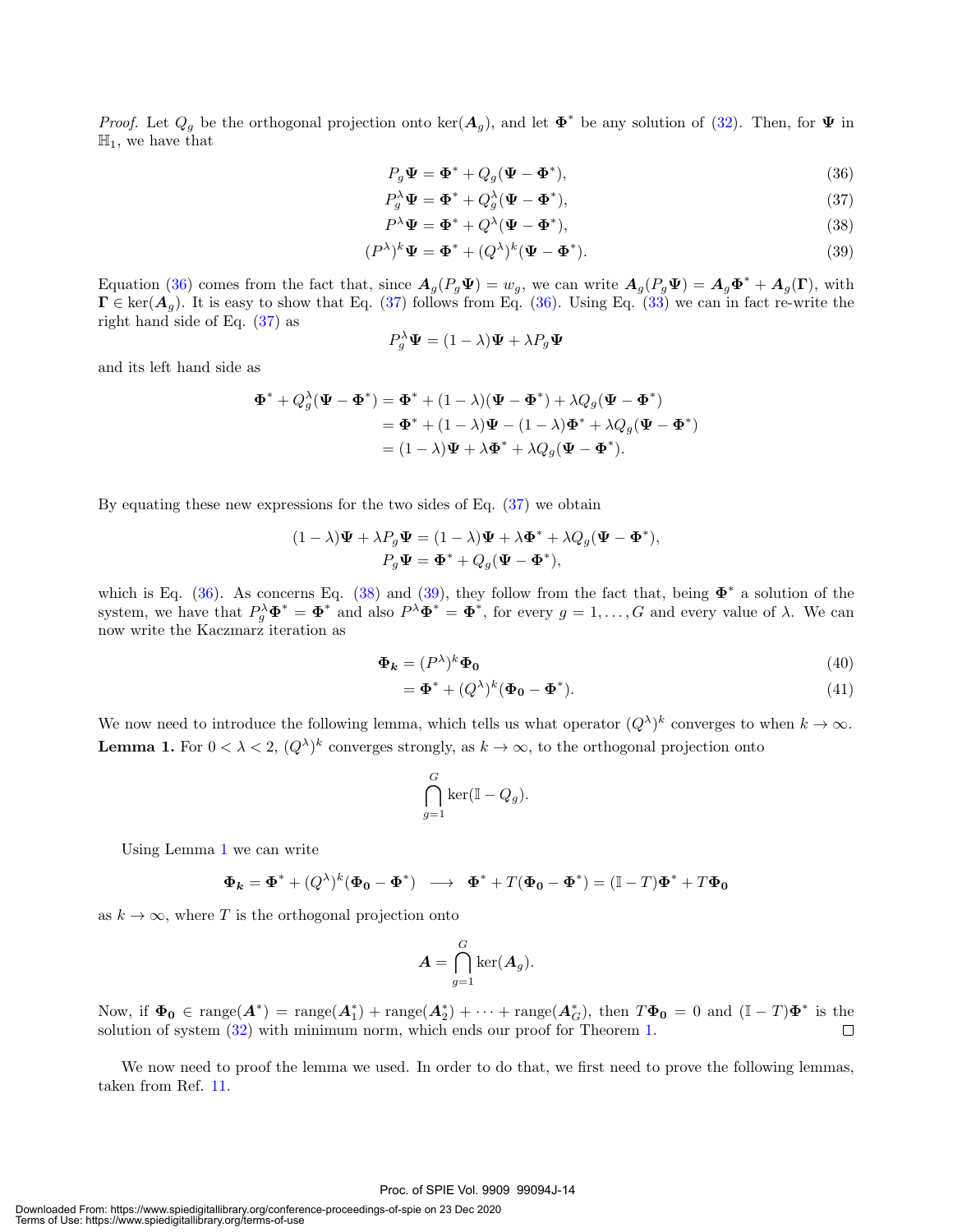**Lemma 2.** Let T be a linear map in the Hilbert space  $\mathbb{H}$  with  $||T|| \leq 1$ . Then

$$
\mathbb{H}=\ker(\mathbb{I}-T)\oplus\overline{\text{range}(\mathbb{I}-T)}.
$$

*Proof.* For an arbitrary linear bounded map  $A$  in  $\mathbb{H}$  we have

$$
\mathbb{H} = \ker(A^*) \oplus \overline{\text{range}(A)}.
$$

The lemma follows by putting  $A = \mathbb{I} - T$  and showing that

$$
\ker(\mathbb{I} - T) = \ker(\mathbb{I} - T^*).
$$

Let  $\Psi \in \ker(\mathbb{I} - T)$ , i.e.  $\Psi = T\Psi$ . Then

$$
(\Psi, T^*\Psi) = (T\Psi, \Psi) = (\Psi, \Psi)
$$

It follows that

$$
\begin{aligned} \|\Psi - T^*\Psi\|^2 &= (\Psi - T^*\Psi, \Psi - T^*\Psi) \\ &= (\Psi, \Psi) - 2(\Psi, T^*\Psi) + (T^*\Psi, T^*\Psi) \\ &= -(\Psi, \Psi) + \|T^*\Psi\|^2 \\ &\leq -(\Psi, \Psi) + \|T^*\|^2 \|\Psi\|^2 \\ &\leq 0. \end{aligned}
$$

Hence  $\Psi \in \ker(\mathbb{I} - T^*)$ . This shows that

$$
\ker(\mathbb{I} - T) \subseteq \ker(\mathbb{I} - T^*)
$$

and the opposite inclusion follows by symmetry.

Let now  $Q_g$  be a linear orthogonal projection in  $\mathbb{H}$ , and let  $Q_g^{\lambda}$  be defined as

$$
Q_g^{\lambda} = (1 - \lambda)\mathbb{I} + \lambda Q_g,
$$
  
\n
$$
Q^{\lambda} = Q_G^{\lambda} \dots Q_1^{\lambda}.
$$

Since  $Q_g = Q_g^2 = Q_g^*$  one verifies easily that

$$
||Q_g^{\lambda}|| \le 1, \quad 0 < \lambda < 2,\tag{42}
$$

$$
\|Q_g^{\lambda}\Phi\|^2 - \|\Phi\|^2 = (2 - \lambda)\lambda (\|Q_g\Phi\|^2 - \|\Phi\|^2). \tag{43}
$$

**Lemma 3.** Let  $(\Phi_k)_{k=0,1,...}$  be a sequence in H such that

$$
\|\boldsymbol{\Phi}_{\boldsymbol{k}}\| \leq 1, \quad \lim_{k \to \infty} \|Q^{\lambda} \boldsymbol{\Phi}_{\boldsymbol{k}}\| = 1.
$$

Then we have, for  $0 < \lambda < 2$ ,

$$
\lim_{k \to \infty} (\mathbb{I} - Q^{\lambda}) \Phi_{\mathbf{k}} = 0.
$$

*Proof.* The proof is by induction with respect to the number G of factors in  $Q^{\lambda}$ . For  $G = 1$  we have

$$
\begin{aligned} ||(\mathbb{I} - Q^{\lambda})\Phi_{\mathbf{k}}||^{2} &= ||(\mathbb{I} - Q_{1}^{\lambda})\Phi_{\mathbf{k}}||^{2} = \omega^{2} ||(\mathbb{I} - Q_{1})\Phi_{\mathbf{k}}||^{2} \\ &= \lambda^{2} (||\Phi_{\mathbf{k}}||^{2} + ||Q_{1}\Phi_{\mathbf{k}}||^{2} - 2(\Phi_{\mathbf{k}}, Q_{1}\Phi_{\mathbf{k}})) \\ &= \lambda^{2} (||\Phi_{\mathbf{k}}||^{2} - ||Q_{1}\Phi_{\mathbf{k}}||^{2}) \\ &= \frac{\lambda}{2 - \lambda} (||\Phi_{\mathbf{k}}||^{2} - ||Q_{1}\Phi_{\mathbf{k}}||^{2}), \end{aligned}
$$

# Proc. of SPIE Vol. 9909 99094J-15

 $\Box$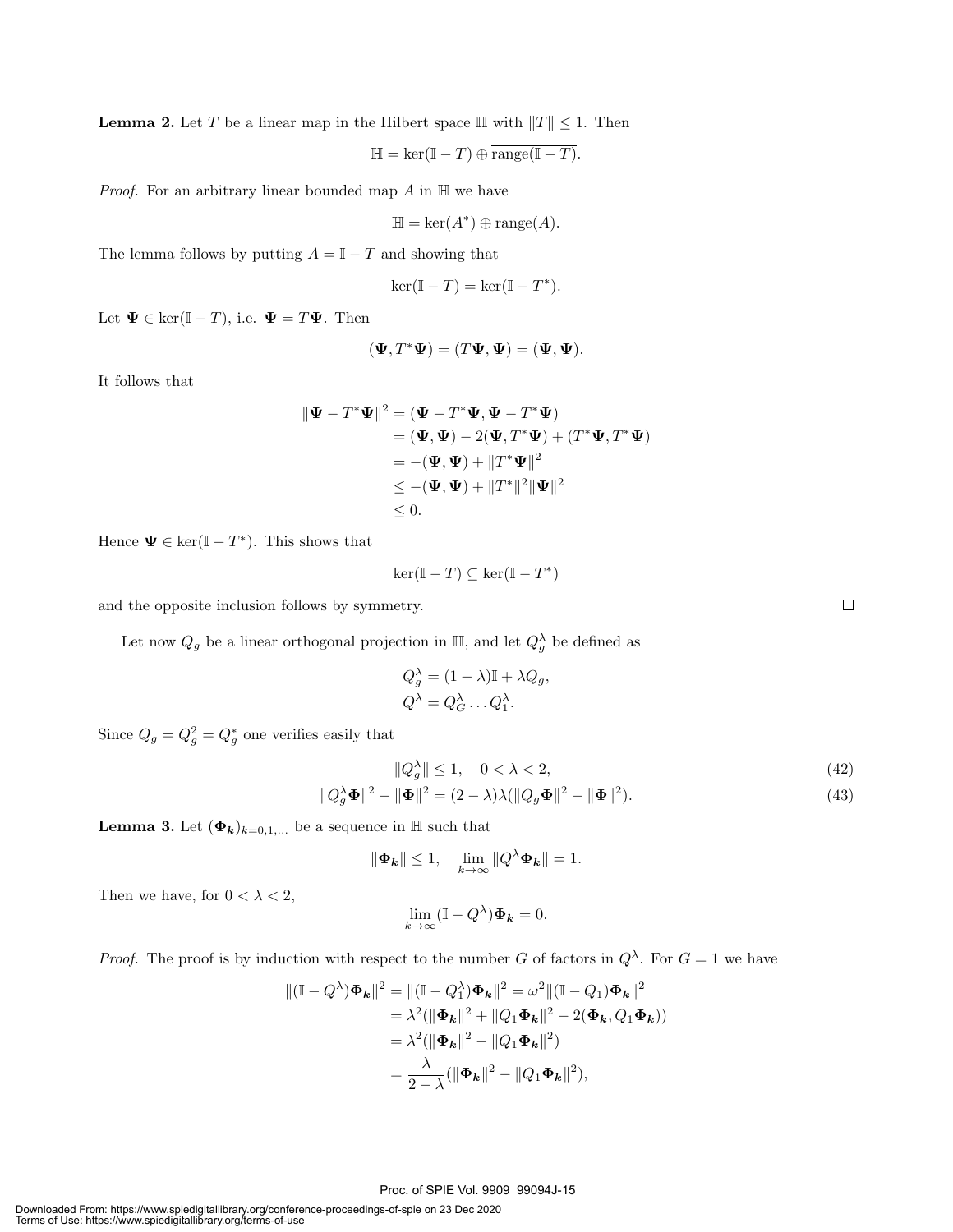where we used Eq. (43). If  $\|\mathbf{\Phi_k}\| \leq 1$  and  $\|Q_1^{\lambda} \mathbf{\Phi_k}\| \to 1$ , it follows that, for  $0 < \lambda < 2$ ,  $\|(\mathbb{I} - Q^{\lambda})\| \to 0$ , hence the lemma for  $G = 1$ . Now assume the lemma to be correct for  $G - 1$  factors. We put

$$
Q^{\lambda} = Q^{\lambda}_{G} S^{\lambda}, \quad S^{\lambda} = Q^{\lambda}_{G-1} \dots Q^{\lambda}_{1}
$$

and we then have

$$
(\mathbb{I} - Q^{\lambda})\Phi_{\mathbf{k}} = (\mathbb{I} - S^{\lambda})\Phi_{\mathbf{k}} + (S^{\lambda} - Q^{\lambda})\Phi_{\mathbf{k}}
$$
\n(44)

$$
= (\mathbb{I} - S^{\lambda})\Phi_{\mathbf{k}} + (\mathbb{I} - Q_G^{\lambda})S^{\lambda}\Phi_{\mathbf{k}}.
$$
\n(45)

Now let  $\|\Phi_{\bm{k}}\| \leq 1$  and  $\|Q_1^{\lambda}\Phi_{\bm{k}}\| \to 1$ . Because of the inequalities in (42) we have

$$
||Q^{\lambda}\Phi_{\boldsymbol{k}}|| = ||Q^{\lambda}_{G}S^{\lambda}\Phi_{\boldsymbol{k}}|| \leq ||S^{\lambda}\Phi_{\boldsymbol{k}}|| \leq ||\Phi_{\boldsymbol{k}}||,
$$

hence  $||S^{\lambda} \Phi_{k}|| \to 0$ . Applying the lemma for the single factor  $Q_G^{\lambda}$  to the sequence  $\Phi'_{k} = S^{\lambda} \Phi_{k}$  we also obtain  $(\mathbb{I} - Q_G^{\lambda})S^{\lambda} \Phi_{\mathbf{k}} \to 0$ . Hence, from Eq. (45), it follows that  $(\mathbb{I} - Q^{\lambda})\Phi_{\mathbf{k}} \to 0$ .

**Lemma 4.** For  $0 < \lambda < 2$ ,  $(Q^{\lambda})^k$  converges, as  $k \to \infty$ , strongly to the orthogonal projection onto ker( $\mathbb{I} - Q^{\lambda}$ ).

*Proof.* Let T be the orthogonal projection onto ker( $\mathbb{I} - Q^{\lambda}$ ). From Lemma 2 and inequalities in (42) we know that

$$
\mathbb{H} = \ker(\mathbb{I} - Q^{\lambda}) \oplus \overline{\text{range}(\mathbb{I} - Q^{\lambda})},\tag{46}
$$

hence  $\mathbb{I} - T$  is the orthogonal projection onto  $\overline{\text{range}}(\mathbb{I} - Q^{\lambda})$ . Thus

$$
(\mathbb{I} - T)(\mathbb{I} - Q^{\lambda}) = \mathbb{I} - Q^{\lambda},
$$

$$
(\mathbb{I} - Q^{\lambda})T = 0.
$$

From the first equation we get  $T = TQ^{\lambda}$ , from the second one  $T = Q^{\lambda}T$ . In particular, T and  $Q^{\lambda}$  commute. Now let  $\Phi \in \mathbb{H}$ . The sequence  $(\|(Q^{\lambda})^k \Phi\|)_{k=0,1,\dots}$  is decreasing, hence its limit c exists. If  $c = 0$  we get, using  $T = Q^{\lambda}T = TQ^{\lambda},$ 

$$
T\mathbf{\Phi} = (Q^{\lambda})^k T\mathbf{\Phi} = T(Q^{\lambda})^k \mathbf{\Phi} \to 0 \text{ as } k \to \infty.
$$

Since  $T\Phi$  doesn't depend on k, having  $T\Phi \to 0$  as  $k \to \infty$  implies  $T\Phi = 0$ . We therefore have

$$
\lim_{k \to \infty} (Q^{\lambda})^k \mathbf{\Phi} = 0, \quad T \mathbf{\Phi} = 0,
$$

i.e.  $(Q^{\lambda})^k \mathbf{\Phi} \to T \mathbf{\Phi}$ . If  $c > 0$  we put

$$
\Psi_{\mathbf{k}} = ||(Q^{\lambda})^{k} \Phi||^{-1} (Q^{\lambda})^{k} \Phi.
$$

Then we have

$$
\|\mathbf{\Psi}_{\mathbf{k}}\| = 1, \quad \lim_{k \to \infty} \|Q^{\lambda} \mathbf{\Psi}_{\mathbf{k}}\| = 1,
$$

hence we obtain, from Lemma 3,

$$
\lim_{k \to \infty} (\mathbb{I} - Q^{\lambda}) \Psi_{k} = 0
$$

or

$$
\lim_{k \to \infty} (\mathbb{I} - Q^{\lambda})(Q^{\lambda})^k \Phi = 0.
$$

It follows that  $(Q^{\lambda})^k$  converges strongly to 0 on range(I- $(Q^{\lambda})$ , and this extends to the closure since the  $(Q^{\lambda})^k$  are uniformly bounded. On ker $(I - Q^{\lambda}), (Q^{\lambda})^k$  converges trivially to I. The lemma follows then from Eq. (46).

**Lemma 5.** For  $0 < \lambda < 2$  we have

$$
\ker(\mathbb{I} - Q^{\lambda}) = \bigcap_{g=1}^{G} \ker(\mathbb{I} - Q_g).
$$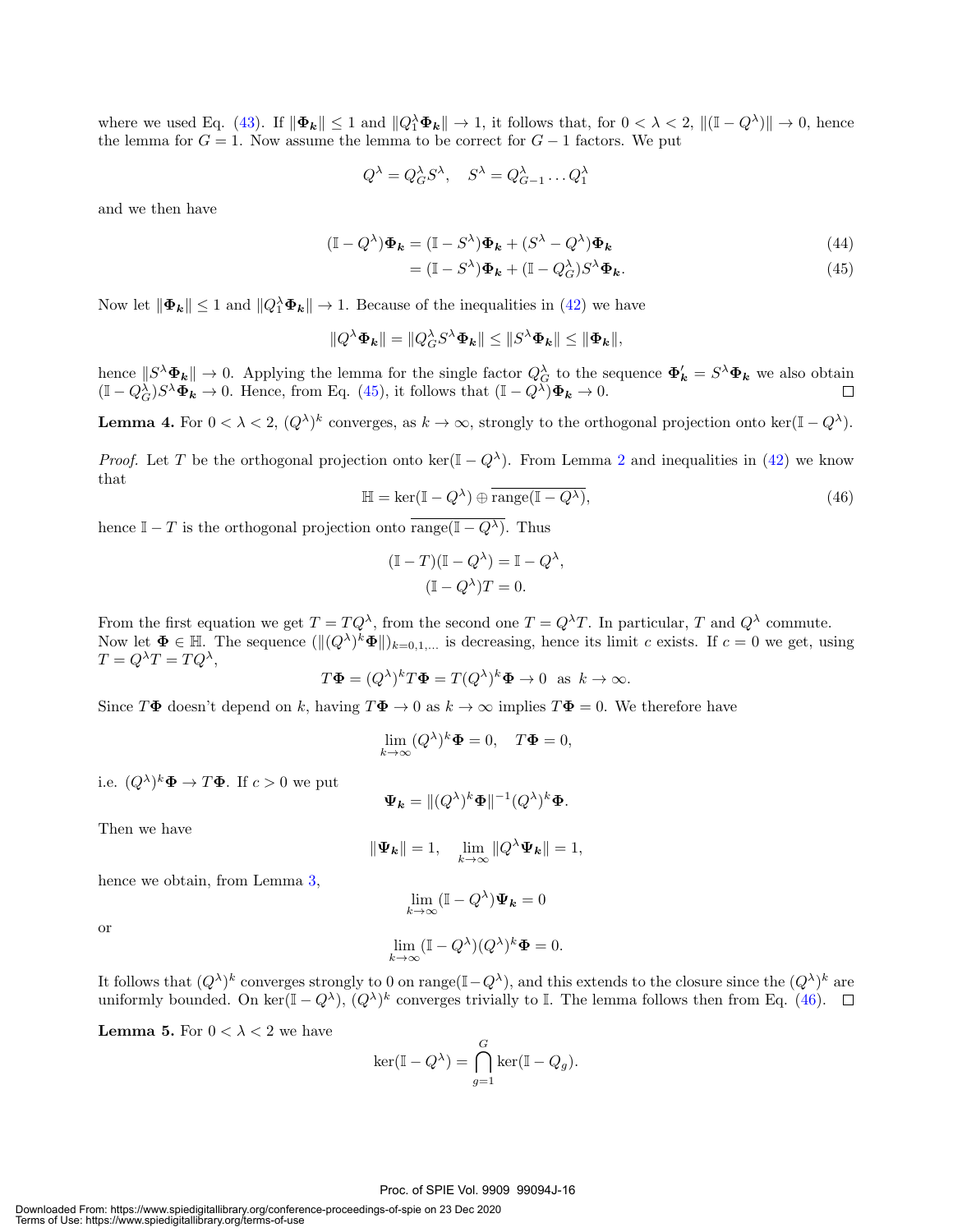*Proof.* A fixed point of  $Q_g$  is also a fixed point of  $Q_g^{\lambda}$ . This settles the inclusion ' $\supset$ '. On the other hand, if  $Q^{\lambda} \Phi$ , then, using inequalitiy  $(42)$ ,

$$
\|\mathbf{\Phi}\| = \|Q_G^{\lambda} \dots Q_2^{\lambda} Q_1^{\lambda} \mathbf{\Phi}\| = \|Q^{\lambda} \mathbf{\Phi}\| \le \|\mathbf{\Phi}\|.
$$

Hence,  $\|Q^{\lambda}\Phi\| = \|\Phi\|$ , and from Eq. (43),  $\|Q_1\Phi\| = \|\Phi\|$ . Since  $Q_1$  is a projection,  $Q_1\Phi = \Phi$ . Since now

$$
\mathbf{\Phi} = Q_G^{\lambda} \dots Q_2^{\lambda} \mathbf{\Phi},
$$

we can show in the same way that  $Q_2\Phi = \Phi$  and so forth  $Q_3x = \cdots = Q_G\Phi = x$ . This settles inclusion ' $\subset$ '.  $\Box$ 

The proof of Lemma 1 immediately follows from the preceding lemmas.

We now prove Theorem 2, which read:

**Theorem 2.** Let  $0 < \lambda < 2$ . Then, for  $\Phi_0 \in R(\mathbf{A}^*)$ , e.g.  $\Phi_0 = 0$ , the Kackmarz method (28) for an inconsistent system converges to  $\Phi_{\lambda} = \Phi_{MN} + O(\lambda)$ , where  $\Phi_{MN}$  minimizes  $\langle (A\Phi - w), (A\Phi - w) \rangle$ .

*Proof.* To prove this theorem we first write the Kaczmarz method to solve system  $\mathbf{A}\Phi = \mathbf{w}$  in the following way:

$$
\Phi_{k+1} = B_{\lambda} \Phi_k + d_{\lambda},\tag{47}
$$

,

where

$$
AA^* = \begin{pmatrix} A_1 A_1^* & \dots & A_1 A_G^* \\ \vdots & & \vdots \\ A_G A_1^* & \dots & A_G A_G^* \end{pmatrix} = D + L + L^*
$$

$$
D = \begin{pmatrix} A_1 A_1^* & 0 \\ & \ddots \\ 0 & & A_G A_G^* \end{pmatrix} = \begin{pmatrix} \mathbb{I} & 0 \\ & \ddots \\ 0 & & \mathbb{I} \end{pmatrix},
$$

$$
L = \begin{pmatrix} 0 & \dots & \dots & 0 \\ A_2 A_1^* & 0 & \dots & 0 \\ \vdots & \ddots & 0 & 0 \\ A_G A_1^* & \dots & A_G A_{G-1}^* & 0 \end{pmatrix},
$$

$$
B_\lambda = \mathbb{I} - \lambda A^* (D + \lambda L)^{-1} A,
$$

$$
d_\lambda = \lambda A^* (D + \lambda L)^{-1} w.
$$

Since  $\Phi_0$  and  $d_\lambda \in R(A^*)$  the iteration takes place in  $R(A^*)$  where  $B_\lambda$  is a contraction, according to the following lemma:

**Lemma 6.** (Lemma 3.8 of Ref. 11) Let  $0 < \lambda < 2$ . Then, the restriction  $B'_{\lambda}$  of  $B_{\lambda}$  to  $R(A^*)$  satisfies  $\rho(B'_{\lambda}) < 1$ .

Hence the convergence of  $\Phi_{\bf k}$  to the unique (consistent case) solution  $\Phi_{\lambda} \in R(A^*)$  of  $\Phi_{\lambda} = B_{\lambda} \Phi_{\lambda} + d_{\lambda}$ follows from the theory of iterative methods.  $\Phi_{\lambda}$  can equivalently be defined as the unique solution of

$$
\boldsymbol{A}^*(\boldsymbol{D}+\lambda\boldsymbol{L})^{-1}(\boldsymbol{w}-\boldsymbol{A}\boldsymbol{\Phi}_{\lambda})=0,
$$

which, since in our case  $D = \mathbb{I}$ ,

$$
\mathbf{A}^*(\mathbb{I} + \lambda \mathbf{L})^{-1}(\mathbf{w} - \mathbf{A}\mathbf{\Phi}_\lambda) = 0.
$$
 (48)

In the case of inconsistent system the minimum norm solution is determined by

$$
A^*A\Phi_{MN} = A^*w,
$$
  

$$
A^*(w - A\Phi_{MN}) = 0,
$$

which differs from Eq. (48) by  $O(\lambda)$ .

 $\Box$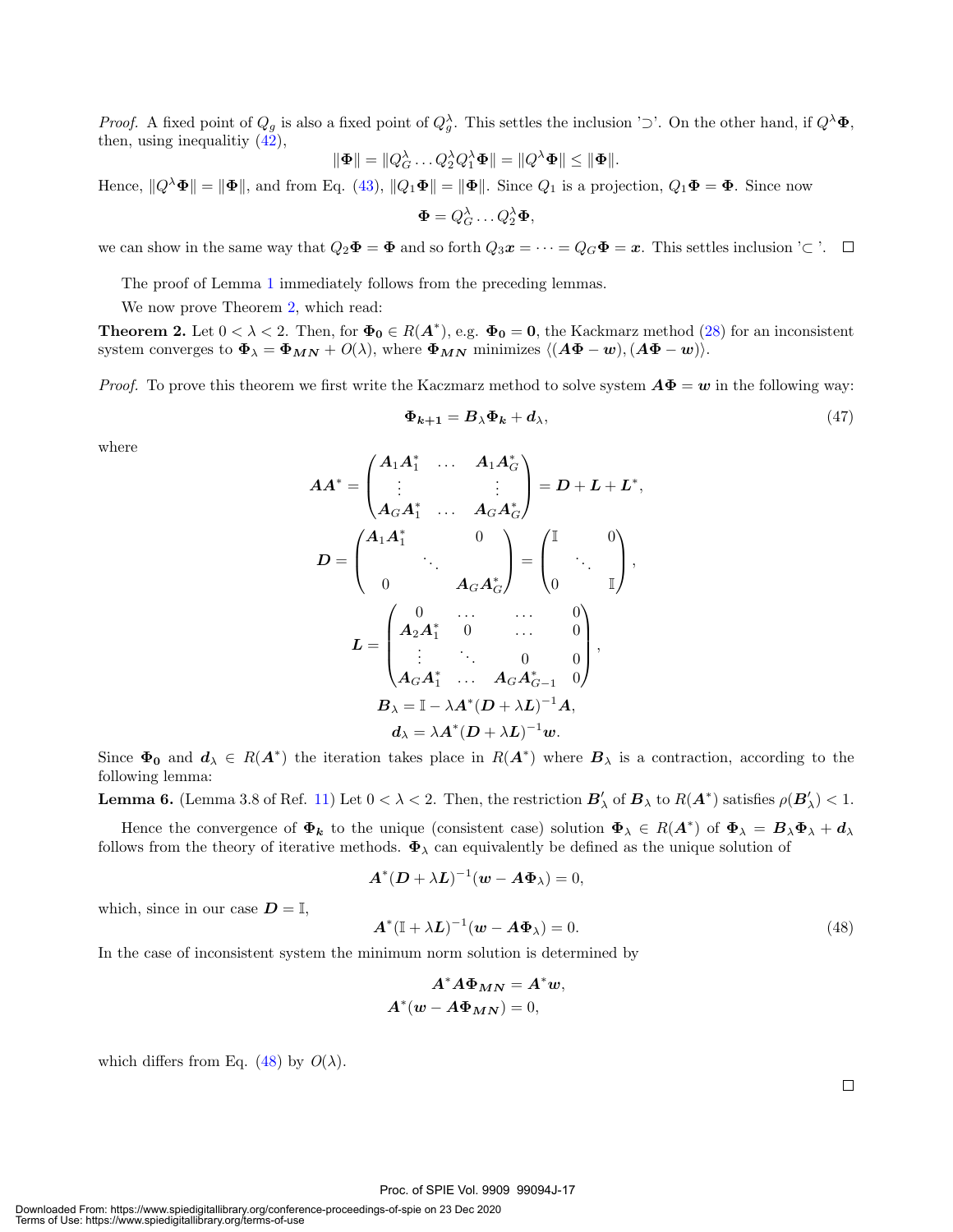# APPENDIX B. LAYER-ORIENTED AS THE DROP METHOD

We remind that the layer-oriented iterative method reads as

$$
\Phi_{k+1} = \Phi_k + \lambda S A^*(w - A \Phi_k),\tag{49}
$$

where the diagonal values of  $S$  are functions which equal a different value on different areas of their domain  $\Omega_m$ . On each point of  $\Omega_m$ , the value of the function  $s_m$  equals  $1/s$ , s being the number of light beams that overlap on that point. In the DROP method introduced in Ref.  $12$  the diagonal values of  $S$  are simple constants  $1/s_m$ , where  $s_m$  is the number of non-zero elements in the m-th column of matrix **A**. Despite this difference in the matrix  $S$ , method (49) is equivalent to the DROP method. To explain this we will now formulate a system equivalent to  $A\Phi = w$  and a method to solve it that is equivalent to (49), but with the exact S matrix of the DROP method. First, imagine to split each m-th component of vector  $\Phi$  into a vector of  $p_m$  components, each being a function of the space  $L_2(\Omega_m)$  that equals zero on the whole domain  $\Omega_m$  except for an area delimited by a change in the value of the function  $s_m$ . Referring to Fig. 5, for example, component  $\Phi_1$  remains a single component, but  $\Phi_2$  splits into 7 components, each of them being a function of  $\Omega_m$ . The first component,  $\Phi_2^{(1)}$ , is a function that equals zero on the whole  $\Omega_m$  except for the light blue area on the left, defined by  $s_m = 1$ , where it equals  $\Phi_2$ ; component  $\Phi_2^{(2)}$  is a function equal to zero on the whole  $\Omega_m$  except for the light blue area on the right, where it equals  $\Phi_2$ , and so on until component  $\Phi_2^{(7)}$ , which is different from zero, and equal to  $\Phi_2$ , only on the dark blue area defined by  $s_m = 1/3$ . Each vector  $\Phi$  can then be replaced by the P-dimensional vector  $P\Phi$  defined in a new Hilbert space, where  $P = \sum_{m=1}^{M} p_m$ . In the example of Fig. 5,  $P = 8$ , which means that the new vector  ${}^{8}\Phi$  has 8 components. Vector  ${}^{P}\Phi$  contains the same information as  $\Phi$ : it contains the same M mirror shapes contained in vector  $\Phi$ , but shuttered and placed on the P components. Indeed, by properly defining the inner product of the new Hilbert space, the new system operators and their adjoints, it is easy to think of the following system:

$$
{}^{P}A\,{}^{P}\Phi = w,\tag{50}
$$

which represents the problem of finding a vector  $^P\Phi$  from the same data w as before. Operator  $^P A$  is composed of G operators  $^P A_{\alpha_g}$ , each itself composed of P (instead of M) shift operators, in such a way that  $^P A_{\alpha_g}^P \Phi =$  $A_{\alpha_q}\Phi$ . We can now write, for the new system (50), an iterative method similar to the one given by Eq. (49):

$$
{}^{P}\Phi_{k+1} = {}^{P}\Phi_{k} + S \sum_{g=1}^{G} {}^{P}A_{\alpha_{g}}^{*}(w_{\alpha_{g}} - {}^{P}A_{\alpha_{g}}^{P}\Phi_{k}), \qquad (51)
$$

where now matrix S is the P-dimensional diagonal matrix  $S = \text{diag}(1/s_{m,p})$ , with values  $s_{m,p}$  being constants corresponding to each of the different values that functions  $s_m$  had on the different parts of their domains  $\Omega_m$ . Referring to the example illustrated in Fig. 5, the new S matrix would be  $S = diag(1/3, 1/2, 1/2, 1/2, 1, 1, 1, 1/3)$ . Solution  $P\Phi^*$ , obtained by iterating method (51), contains the same mirror shapes contained in the solution  $\Phi^*$ obtained by iterating method  $(49)$ , but divided in P parts, and we can therefore consider iteration  $(49)$  to be a DROP iteration as defined in Ref. 12, i.e. with the "correct"  $S$  matrix.

# REFERENCES

- [1] Beckers, J. M., "Increasing the size of the isoplanatic patch with multiconjugate adaptive optics," in [European Southern Observatory Conference and Workshop Proceedings, 30, 693 (1988).
- [2] Rigaut, F. J., Ellerbroek, B. L., and Flicker, R., "Principles, limitations, and performance of multiconjugate adaptive optics," 1022–1031 (2000).
- [3] Ragazzoni, R., Marchetti, E., and Valente, G., "Adaptive-optics corrections available for the whole sky," Nature 403(6765), 54–6 (2000).
- [4] Ragazzoni, R., "Adaptive optics for giant telescopes: NGS vs. LGS," in [European Southern Observatory Conference and Workshop Proceedings], 57, 175 (2000).
- [5] Ragazzoni, R., Farinato, J., and Marchetti, E., "Adaptive optics for 100-m-class telescopes: new challenges require new solutions," in  $[Adaptive$  Optical Systems Technology], 4007, 1076–1087 (2000).